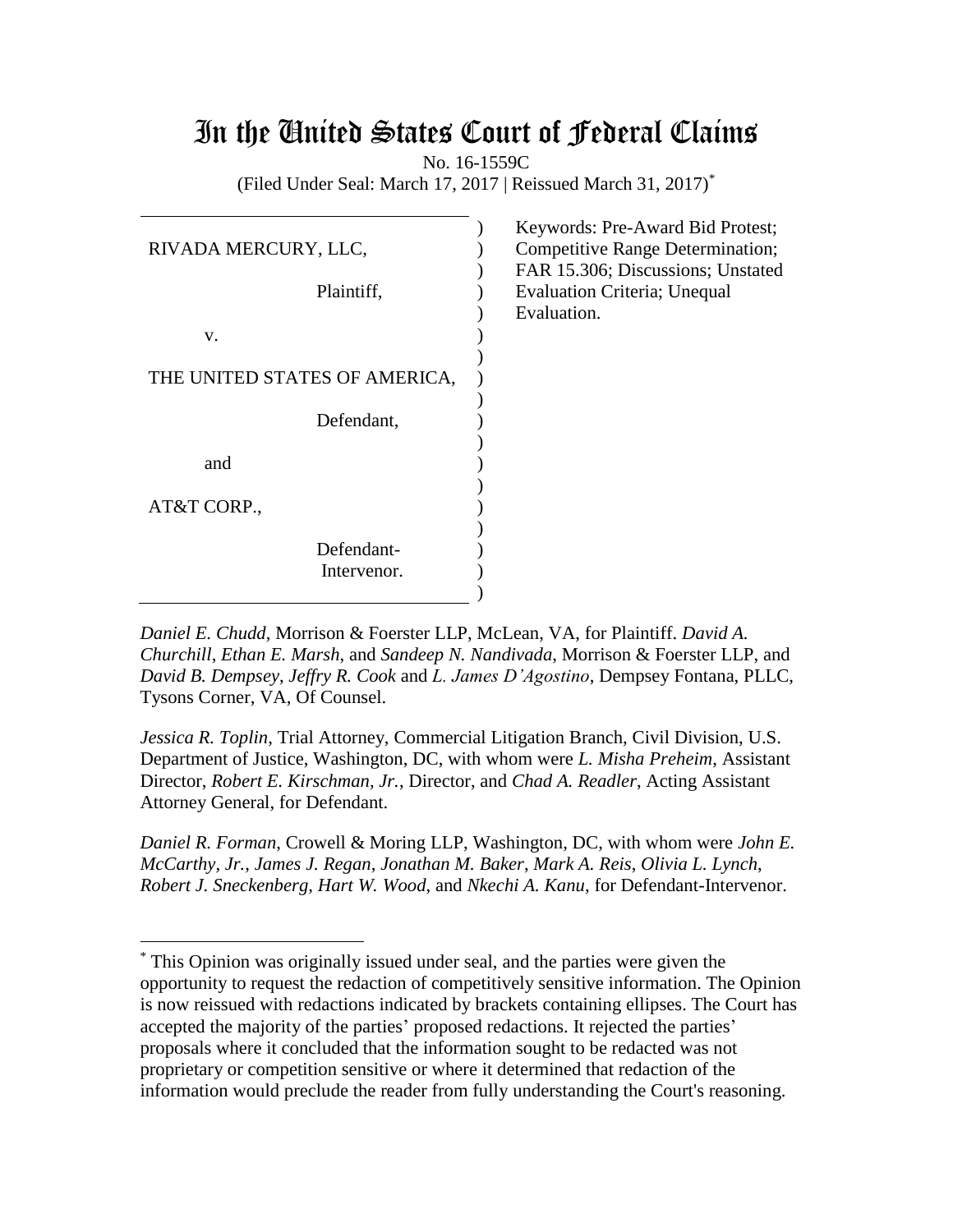#### **OPINION AND ORDER**

#### **KAPLAN, Judge.**

This pre-award bid protest involves a unique and complex procurement which implements a critical public safety recommendation made by the 9/11 Commission. In it, the government seeks a contractor to build-out, deploy, and operate a nationwide public safety broadband network (NPSBN). Once deployed, the NPSBN will transform the nation's emergency response system by consolidating public safety use of the radio spectrum, which will permit emergency responders across the country to use devices that are compatible with one another. The NPSBN will thus enable the public safety community to transition away from a patchwork of antiquated, analog systems and into a modern, digital communication environment.

The plaintiff in this protest, Rivada Mercury, LLC (Rivada), is a telecommunications company formed specifically to pursue the NPSBN contract. It brought this action when, after receiving and evaluating proposals, the procuring agency, the First Responder Network Authority (FirstNet or "the agency"), established a competitive range that excluded Rivada and included only Defendant-Intervenor AT&T Corp. (AT&T). Rivada contends that the agency erred when it allegedly entered into discussions before it established the competitive range and then failed to ensure that those discussions were meaningful and not misleading. Further, it claims that FirstNet's evaluation of its proposal and its decision to eliminate Rivada from consideration were flawed in myriad ways.

The parties have filed cross-motions for judgment on the administrative record. For the reasons discussed below, Rivada's claims lack merit. Accordingly, Rivada's motion for judgment on the administrative record is **DENIED**, and the government's and the intervenor's cross-motions for judgment on the administrative record are **GRANTED**.

#### **BACKGROUND**

#### **I. Statutory Background**

#### **A. Overview and Purpose of the FirstNet Program**

In the wake of its in-depth examination of the September 11, 2001 terrorist attacks, the 9/11 Commission determined that communication problems plagued the public safety response to the emergency. Specifically, radio traffic had overwhelmed existing communications channels, and emergency responders had difficulty coordinating because their radios operated on different bands of the radio spectrum.<sup>1</sup> The  $9/11$ 

<sup>&</sup>lt;sup>1</sup> The radio spectrum consists of those electromagnetic waves with wavelengths from approximately 500 KHz to 300 GHz. Harry Newton, Newton's Telecom Dictionary 947– 48 (26th ed. 2011). These frequencies are useful for transmitting data because waves in these frequencies induce electric currents in appropriate conductors. See Chambers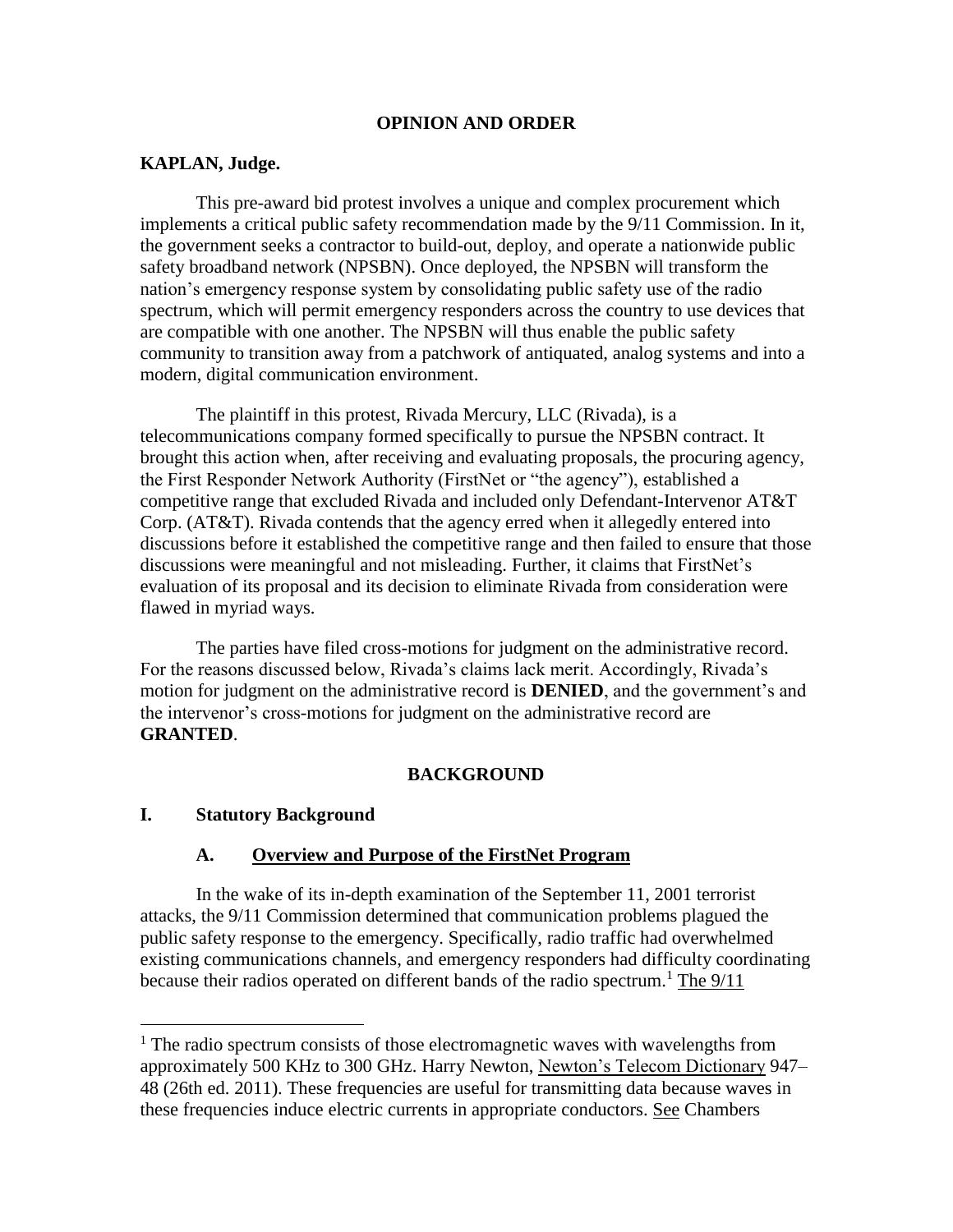Commission Report 319–23 (2004). The Commission thus identified a pressing need for "the expedited and increased assignment of radio spectrum for public safety purposes." Id. at 397.

In February 2012, acting on the Commission's recommendation, Congress created FirstNet, which is an independent authority within the National Telecommunications and Information Administration (NTIA).<sup>2</sup> See Middle Class Tax Relief and Job Creation Act of 2012 (FirstNet Act or "the Act") § 6204, 47 U.S.C. § 1424 (2012). In the Act, Congress directed FirstNet to "ensure the establishment of a nationwide, interoperable public safety broadband network."<sup>3</sup> See 47 U.S.C. § 1422(a).

Congress specified that the NPSBN "shall be based on a single, national network architecture" with two primary components: a "core network" and a "radio access network." Id. § 1422(b). The core network would "consist[] of national and regional data

<sup>2</sup> NTIA is an executive branch agency located within the Department of Commerce. See About NTIA, National Telecommunications & Information Administration, https://www.ntia.doc.gov/about (last visited March 17, 2017). NTIA "is principally responsible . . . .for advising the President on telecommunications and information policy issues," with a focus on "expanding broadband Internet access and adoption in America, expanding the use of spectrum by all users, and ensuring that the Internet remains an engine for continued innovation and economic growth." Id.

<sup>3</sup> In this context, "interoperability" has been defined as:

[T]he ability of all authorized local, state[,] and federal public safety entities and users to operate on the NPSBN and commercial partner networks, to access rapid, reliable[,] and secure communication services, in order to communicate and share information via voice and data. These communications services must support existing and future applications and operate across functional, geographic<sup>[1]</sup>, and jurisdictional boundaries.

Admin. R. (AR) Tab 1 at 23 (report of the Technical Advisory Board for First Responder Interoperability, which was convened to lay the technical groundwork for the NPSBN). To achieve interoperability, first responders must use technically interoperable devices that is, devices with "the ability . . . to successfully exchange data and use information" irrespective of any differences between the devices' manufacturers or the users' service providers. See id.

 $\overline{a}$ Dictionary of Science and Technology 954 (Peter M.B. Walker, ed. 1999). Congress asserted federal control over the radio spectrum in 1927. See Radio Act of 1927, Pub. L. No. 69-632, 44 Stat. 1162 (imposing "the control of the United States over all the channels of interstate and foreign radio transmission" and providing for "the use of such channels, but not the ownership thereof, by individuals, firms, or corporations, for limited periods of time, under licenses granted by Federal authority").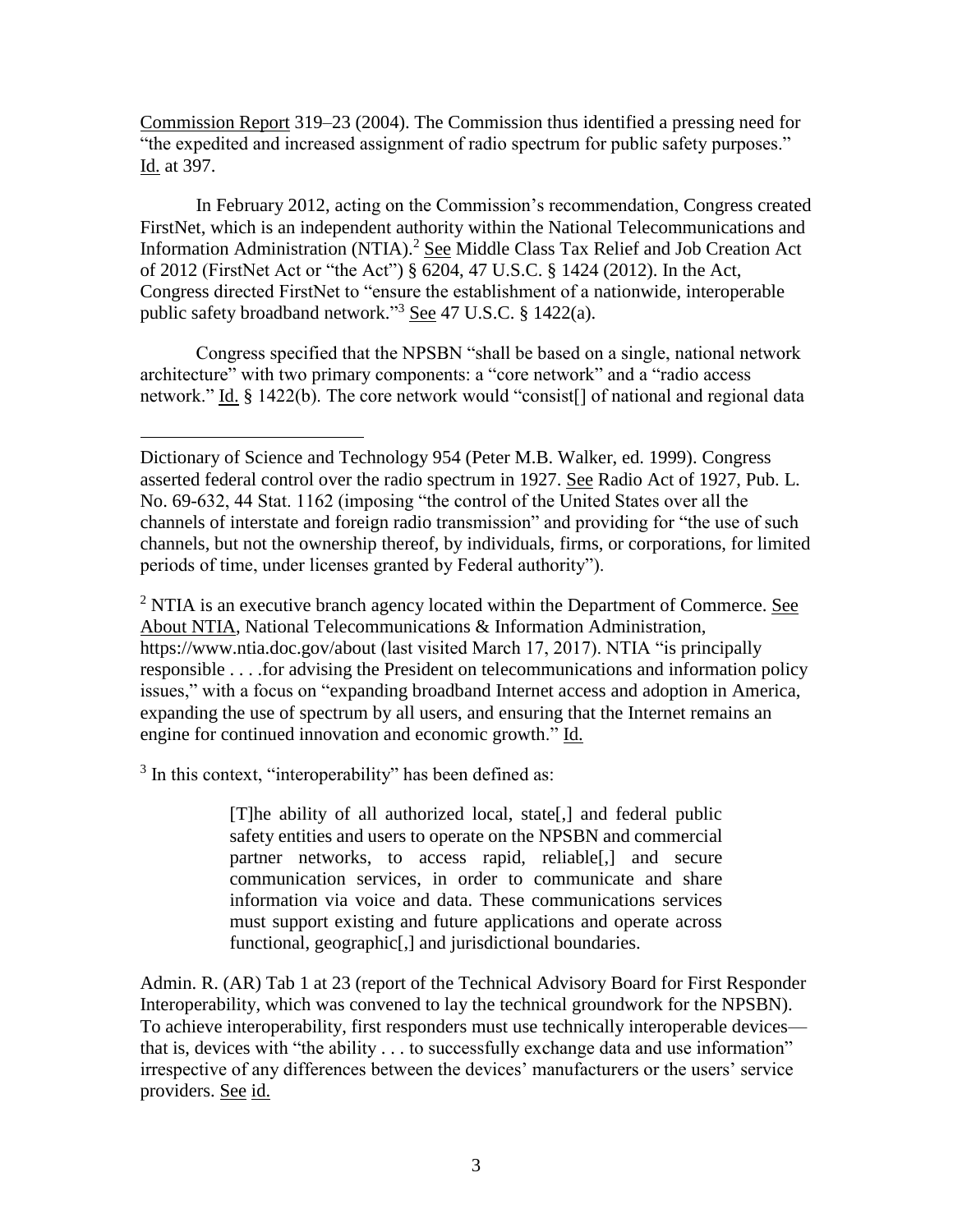centers" that would "provide[] the connectivity between the radio access network[] and the public Internet or the public switched [telephone] network, or both." Id. § 1422(b)(1)(A)–(B) (internal subsections omitted). The radio access network would "consist[] of all cell site equipment, antennas, and backhaul equipment . . . that are required to enable wireless communications with devices using the public safety broadband spectrum."  $\underline{Id}$ . § 1422(b)(2)(A).

The Act also instructed the Federal Communications Commission (FCC) to reallocate a substantial portion of the 700 megahertz band of the spectrum for public safety use.<sup>4</sup> See id. § 1411. This portion is known as "Band 14." See AR Tab 1 at 17. Congress further directed the FCC to grant FirstNet an exclusive, ten-year license for the use of Band 14. See 47 U.S.C. § 1421.

# **B. FirstNet's Responsibilities and Funding Mechanism**

Congress set forth an elaborate set of requirements for FirstNet to carry out in establishing the NPSBN. See id. § 1426(b). As most relevant here, with respect to building and deploying the network, FirstNet was to, among other things, "speed deployment of the network" by "leverag[ing], to the maximum extent economically desirable, existing commercial wireless infrastructure." Id. § 1426(b)(1)(C).

Congress allocated \$7 billion to FirstNet to fund the network build-out process. See id. §§ 1426(e), 1457(b)(3). Congress intended, however, that FirstNet would ultimately become "permanent[ly] self-funding." See id. §§ 1428(b), (d). Thus, to meet its continuing financial needs, Congress authorized FirstNet to collect payments for the use of its network capacity and any network infrastructure that it "constructed, owned, or operated." Id. § 1426(b)(4)(C). Such fees could include user fees collected from any "entity, including any public safety entity or secondary user, that seeks access to or use of the [NPSBN]," as well as lease fees for the use of its excess spectrum capacity. Id.  $§ 1428(a)(1)–(2).$ 

# **II. Preliminary Procurement Activities and Acquisition Plan**

Following its creation, FirstNet spent three years gathering information to lay the groundwork to procure the extensive services it would need to build and operate the NPSBN. Based on the information it collected, FirstNet drafted a fifty-page acquisition plan. AR Tab 28. Noting that the NPSBN undertaking was "an unprecedented Government project," id. at 685, the plan specified that FirstNet's objective was to

 $\overline{a}$ <sup>4</sup> The FCC has divided the spectrum into bands of frequencies and assigned many of those bands to particular uses; entities wishing to operate within those bands must obtain a license from the FCC (or contract with a license holder). See 47 U.S.C. § 309 (governing the license application process); see also Licensing, fcc.gov, https://www.fcc.gov/licensing-databases/licensing; R.H. Coase, The Federal Communications Commission, 2 J. of Law & Econ. 1, 1–7 (1959) (describing the development of the licensing system).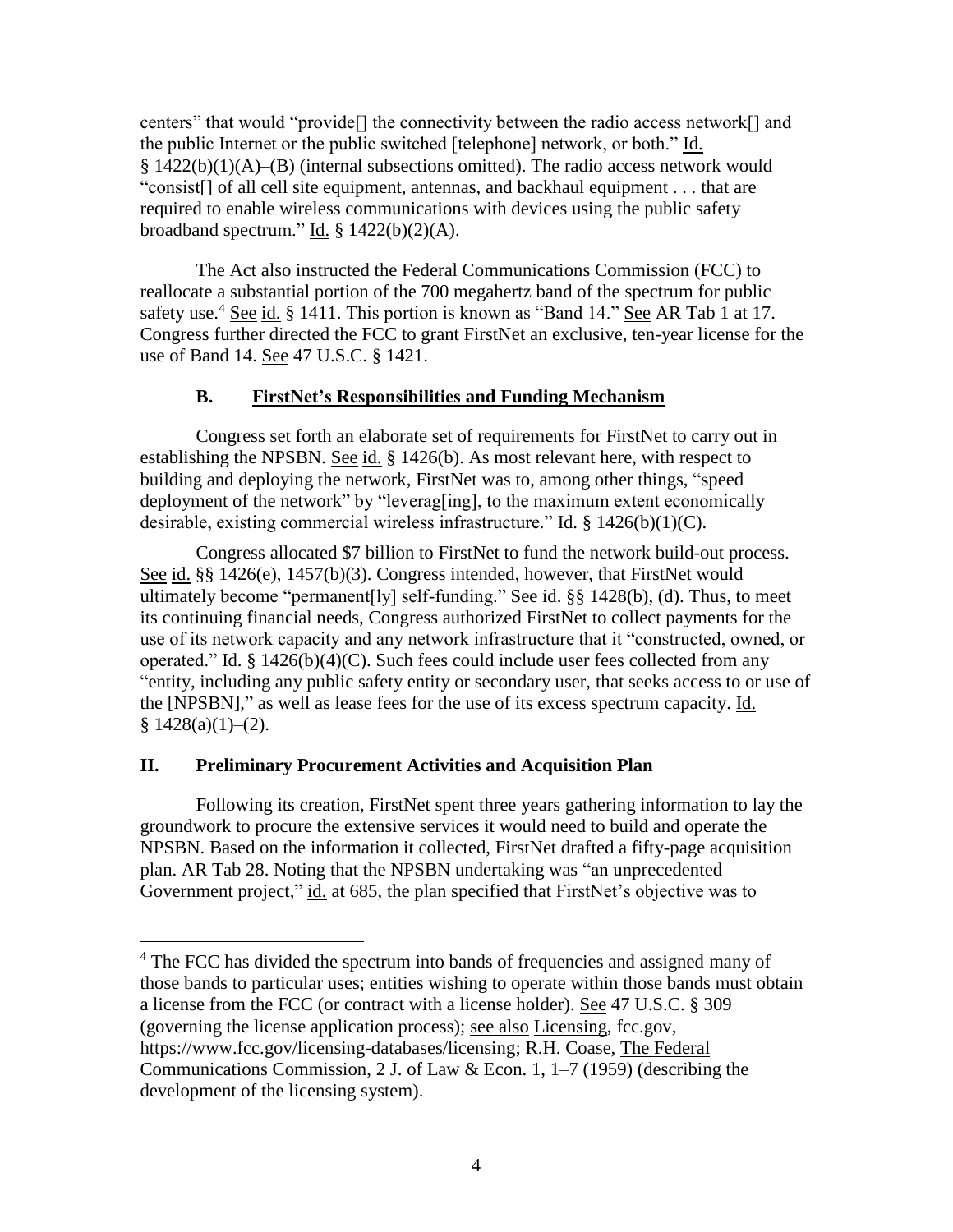"maximize the network's value to public safety while meeting its financial sustainability obligations under the Act," id. at 668.

To meet its financial sustainability obligations, the agency planned to have offerors "propose a level of fixed payments to FirstNet over time" based on the offerors' estimations of "the value of FirstNet['s] assets"—i.e., the funds appropriated by Congress and FirstNet's exclusive license to use the bandwidth in Band 14. See id. at 673 (noting that "in addition to the available FirstNet funding, potential offerors may utilize Band 14 excess network capacity and revenues derived from public safety entities, as well as revenue from their commercial users on Band 14, to support the operations of the NPSBN").

Further, FirstNet discussed three types of risks that the project faced: performance and technical risk, cost risk, and schedule risk. Id. at 679–83. It rated each of these risks as "high." See id. For performance and technical risk, FirstNet observed that "[c]oncerns associated with interoperability with opt-out states, reliability/availability, and coverage" could "cause first responder lack of access to NPSBN services at a critical event and lead to loss of life, serious injury, and/or failure to meet mission objectives and requirements."<sup>5</sup> Id. at 679. With respect to cost risk, it noted that "Congressionally allocated funding for the NPSBN" might be "inadequate to execute deployment and operations" if the winning contractor "undervalued" FirstNet's excess spectrum capacity. Id. at 681. Finally, FirstNet assessed the schedule risk as "high" because (among other things) "[t]he current anticipated schedule is aggressive" and "there is a potential that FirstNet may not have enough Government allocated funding . . . to pay for full nationwide coverage . . . resulting in a slower rollout." Id. at 682–83.

# **III. The Solicitation and Source Selection Plan**

On January 12, 2016, on behalf of NTIA and FirstNet, the Department of the Interior issued Solicitation D15PS00295 (RFP or "the solicitation"), requesting proposals to build and deploy the NPSBN. Id. Tab 30 at 714, 716. The solicitation explained that "[t]he anticipated contract . . . will be a single award Indefinite-Delivery-Indefinite-Quantity (IDIQ) with fixed price payments to [FirstNet] by the Contractor." Id. at 1373. Offerors were to submit their proposals in three volumes: business management, technical, and price. Id. at 1382. Each volume would be divided into numerous sections and subsections addressing different aspects of the offeror's proposal. See id. at 1382– 433.

The RFP informed offerors that, pursuant to FAR 15.202, "a multi-phased approach w[ould] be used to determine the overall best value to the Government for [the]

 $5$  The Act established a mechanism by which states may "opt-out" of the nationwide radio access network and instead "submit an alternative plan for the construction, maintenance, operation, and improvements of the radio access network" in that state. See 47 U.S.C. §§ 1442(e)(3)(A), (C)(i). Any opt-outs will not occur until the "completion of the [NPSBN] request for proposal process." Id. § 1442(e)(1).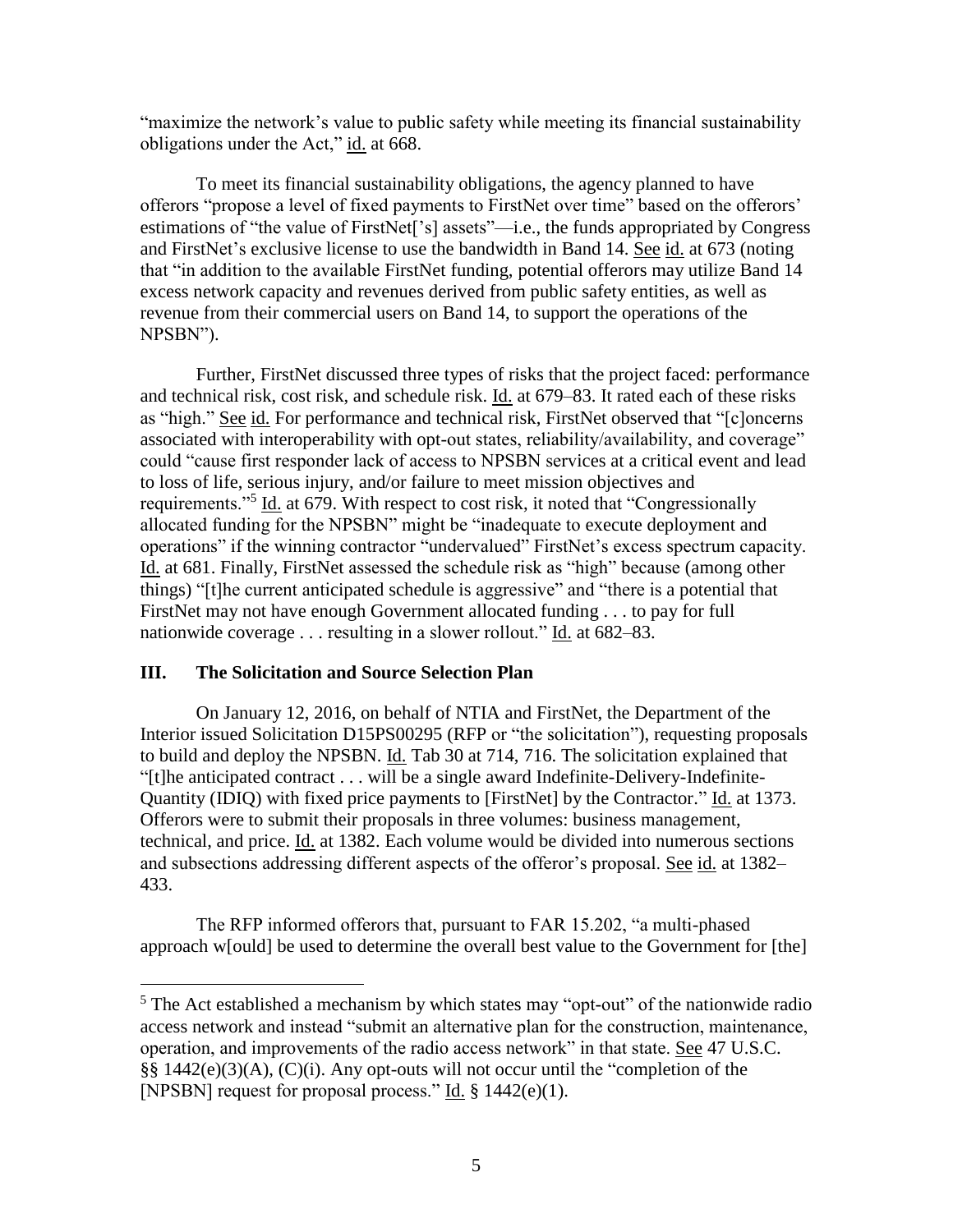acquisition." Id. at 1435. "In light of [FirstNet's] objective-based acquisition approach and the unique nature of the FirstNet program," the RFP explained, "the Government w[ould] consider unique, innovative approaches to achieving an overall best value solution." Id. Further, "[a]s part of the multi-phased approach," the government "reserve[d] the right to request Offerors to conduct oral presentations and/or technical demonstrations." Id.

The evaluation would have four phases: (1) Capability Statements, (2) Solicitation Conformance, (3) Pass/Fail, and (4) Detailed Evaluation. Id. at 1435–37. In the first three phases, the agency would winnow out unqualified offerors and proposals with obvious flaws. See id. If a proposal made it to the fourth phase, the government would conduct a "detailed evaluation of all information and documentation received from the Offeror[]." Id. at 1437. Through this detailed evaluation, the government would "determin[e] and analy[ze] [the] strengths, weaknesses, and risks of [the] proposed solution" based on a multiplicity of evaluation factors and subfactors, which are discussed in part below. Id. at 1438; see also id. at 1438–56.

The primary evaluation factors were (1) Business Management; (2) Coverage and Capacity; (3) Products and Architecture; (4) Past Performance; and (5) Value Proposition Assessment. Id. at 1438. As shown below, each of the first three factors included several sub-factors:

| <b>Factor</b>                    | <b>Sub-Factors</b>                                |
|----------------------------------|---------------------------------------------------|
| <b>Business Management</b>       | General                                           |
|                                  | Leadership and Program Management                 |
|                                  | <b>Public Safety Customer Acquisition</b>         |
|                                  | <b>Customer Care and Life-Cycle Sustainment</b>   |
|                                  | <b>Financial Standing</b>                         |
|                                  | Delivery Mechanism for State Plans                |
|                                  | Quality Assurance Surveillance Plan               |
|                                  | <b>Deliverables Table</b>                         |
| Coverage and Capacity            | Coverage and Capacity Maps and Statistics         |
|                                  | Radio Access Network (RAN) Strategy and Solutions |
|                                  | <b>IOC</b> Milestones for Coverage and Capacity   |
| <b>Products and Architecture</b> | <b>Services</b>                                   |
|                                  | Applications                                      |
|                                  | Device Ecosystem                                  |
|                                  | Architecture and Infrastructure                   |
|                                  | Operations                                        |
|                                  | Security                                          |
|                                  | <b>Test Strategy</b>                              |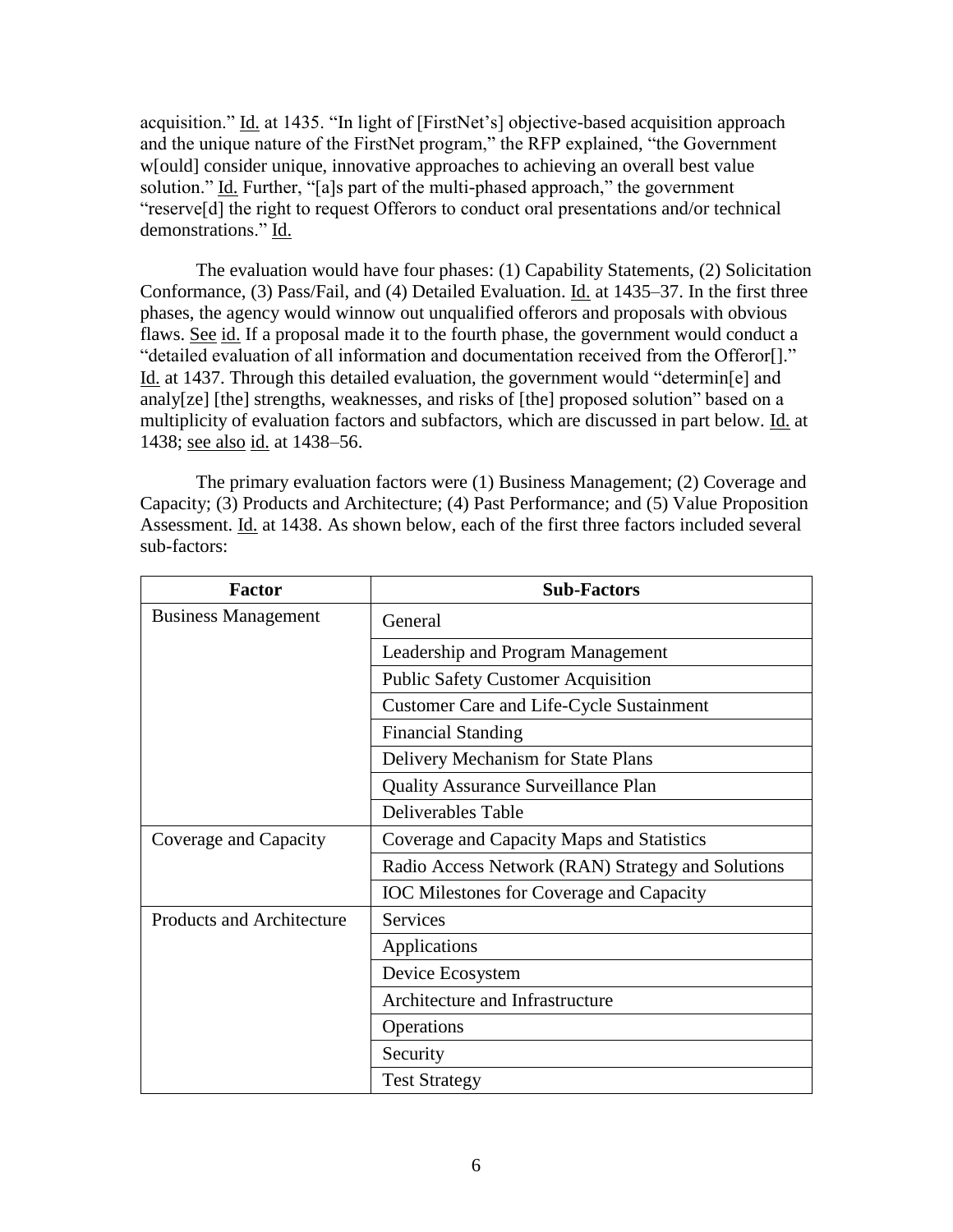#### See id. at 1438–54.

 $\overline{a}$ 

The fifth factor, Value Proposition Assessment, also had two components. Id. at 1455–56. First, the agency would assess the net present value (NPV) of the offeror's proposed payments to FirstNet. Id. at 1455. Next, it would "evaluate the overall value proposition of the Offeror's pricing volume to determine if an unbalanced or unreasonable valuation exists." Id. An unbalanced or unreasonable valuation would exist "where the price of one or more nationwide or state elements is significantly overstated or understated despite an acceptable total overall value proposition." Id. To determine if prices were understated or overstated, the agency would "assess the degree to which proposed payments to the Contractor accurately reflect the effort described in the technical volume as it correlates to the IOC/FOC milestones."<sup>6</sup> Id. at 1456. Further, the agency would "assess the proposed approach pertaining to the drawdown of the aggregate total of \$6.5 billion of budget authority and the proposed payments to the Contractor for each IOC and FOC milestone." Id.

Rather than evaluating risk as a separate factor, the agency would include an evaluation of risk within its evaluation of each factor and/or sub-factor. Id. The solicitation defined "risk" as "any aspect of an Offeror's proposal that could have significant negative consequences for the Government." Id.

Upon completing its evaluation, the government would award the contract to "the responsible Offeror whose offer . . . provide[d] the overall best value to the Government, when all evaluation factors [we]re considered." Id. at 1437. The first factor, Business Management, would be considered the most important. Id. at 1438. The second and third factors, Coverage and Capacity and Products and Architecture, would be given equal importance. Id. Together, the first three factors would be more important than the fifth factor, Value Proposition Assessment. Id. Finally, Value Proposition Assessment would be more important than Past Performance. Id.

Further, "[d]ue to the unique nature of FirstNet and the NPSBN," the government planned to conduct a trade-off analysis that "utilize[d] the results of [the] value proposition assessment . . . and non-price factors to determine the overall best value solution," rather than a "traditional trade-off analysis where the Government [would] consider[] price and non-price factors." Id. at 1437 (emphasis omitted). The government also "reserve[d] the right to remove an Offeror's proposed solution from further consideration" if the government determined that the proposal was "unacceptable in any of the evaluation factors and/or sub-factors." Id. at 1438. The solicitation did not include a statement that the agency intended to make an award without discussions. As addressed

<sup>&</sup>lt;sup>6</sup> "IOC" stands for "Initial Operational Capability," defined as "the state achieved when a capability is available in its minimum usefully deployable form." AR Tab 30 at 934. "FOC" stands for "Final Operational Capability," meaning that "the activity has reached full maturity with all users able to exercise all intended capabilities." Id. at 932. The agency's target milestones put FOC for the network at sixty months (i.e., five years) from the date of award. See id. at 1335–38.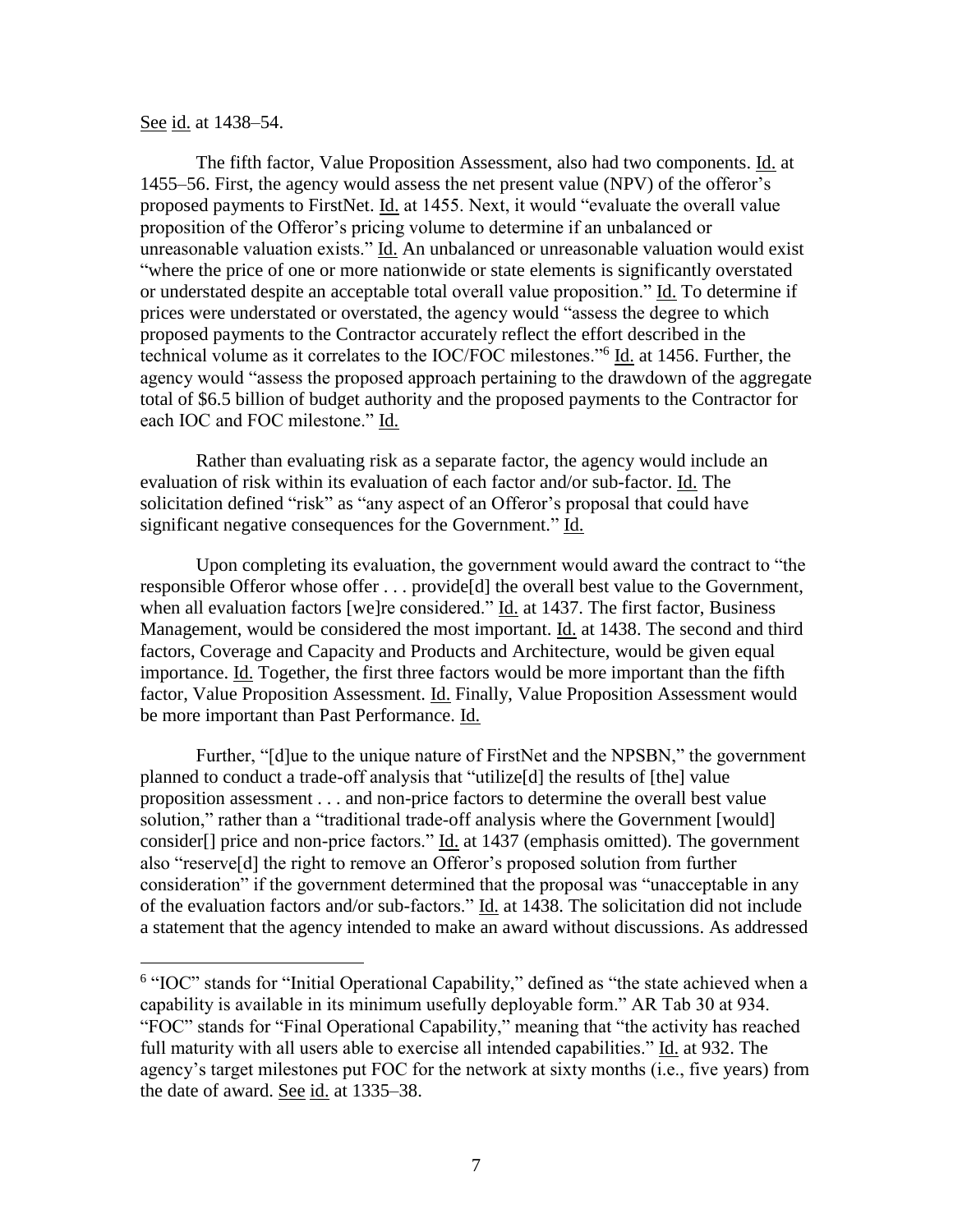in more detail below, however, it did state that individual offerors might be eliminated without discussions under certain conditions. See id. at 1435.

# **IV. Proposal Evaluation**

 $\overline{a}$ 

After issuing the solicitation, the government received capability statements from [...] potential offerors. See id. Tab 70 at 10391. On April 11, 2016, the agency determined that [ . . . ] of the potential offerors, including Rivada and AT&T, were viable competitors for the award. See id. The agency then provided written feedback and held face-to-face feedback sessions with each viable offeror. See id. Following those sessions, Rivada and AT&T submitted their complete proposals on May 31, 2016. See id.; see also id. Tab 52 (Rivada's proposal); id. Tab 53 (AT&T's proposal).

Soon after Rivada submitted its proposal, the agency began to send it written questions requesting clarifications. See id. Tabs 58, 63. Rivada's and AT&T's proposals passed phases two and three of the evaluation, and the government began the detailed evaluation. See id. Tab 70 at 10391. To that end, it convened a Source Selection Evaluation Board (SSEB) to evaluate the proposals' technical merits. See id. Tabs 65–68. It also elected to conduct oral presentations with the remaining offerors. Id. Tab 74 at 10441; see also id. Tabs 55–57.

Rivada's oral presentation took place on July 11, 2016. See id. Tab 74 at 10441. The presentation included a question and answer (Q&A) session. See id.; see also id. Tab 56. Before the presentation, the government explained that the presentation would "not be evaluated separately" from Rivada's proposal. Id. Tab 74 at 10441 (emphasis omitted). Rather, "the information obtained during the session [would] be used as part of the overall evaluation." Id. According to Rivada, its presentation and Q&A session lasted approximately seven hours. Pl.'s Mem. in Supp. of Pl.'s Mot. for J. on the Admin. R. (Pl.'s Mem.) at 13, ECF No. 46-2.

The government sought additional written clarifications in the wake of Rivada's oral presentation. See AR Tab 58. It similarly requested clarifications from AT&T, both before and after its oral presentation.<sup>7</sup> See id. Tabs  $62, 64$ .

The SSEB ultimately produced several reports documenting its conclusions, including a Past Performance report; a Small Business Subcontracting Plan report; and, for each individual offeror, a Business Management Evaluation, a Technical Evaluation, a Pricing Evaluation, and a Preliminary Responsibility Assessment. See id. Tabs 65–68.

 $<sup>7</sup>$  To the extent the contents of these questions are relevant to the Court's decision, they</sup> are discussed in more detail below.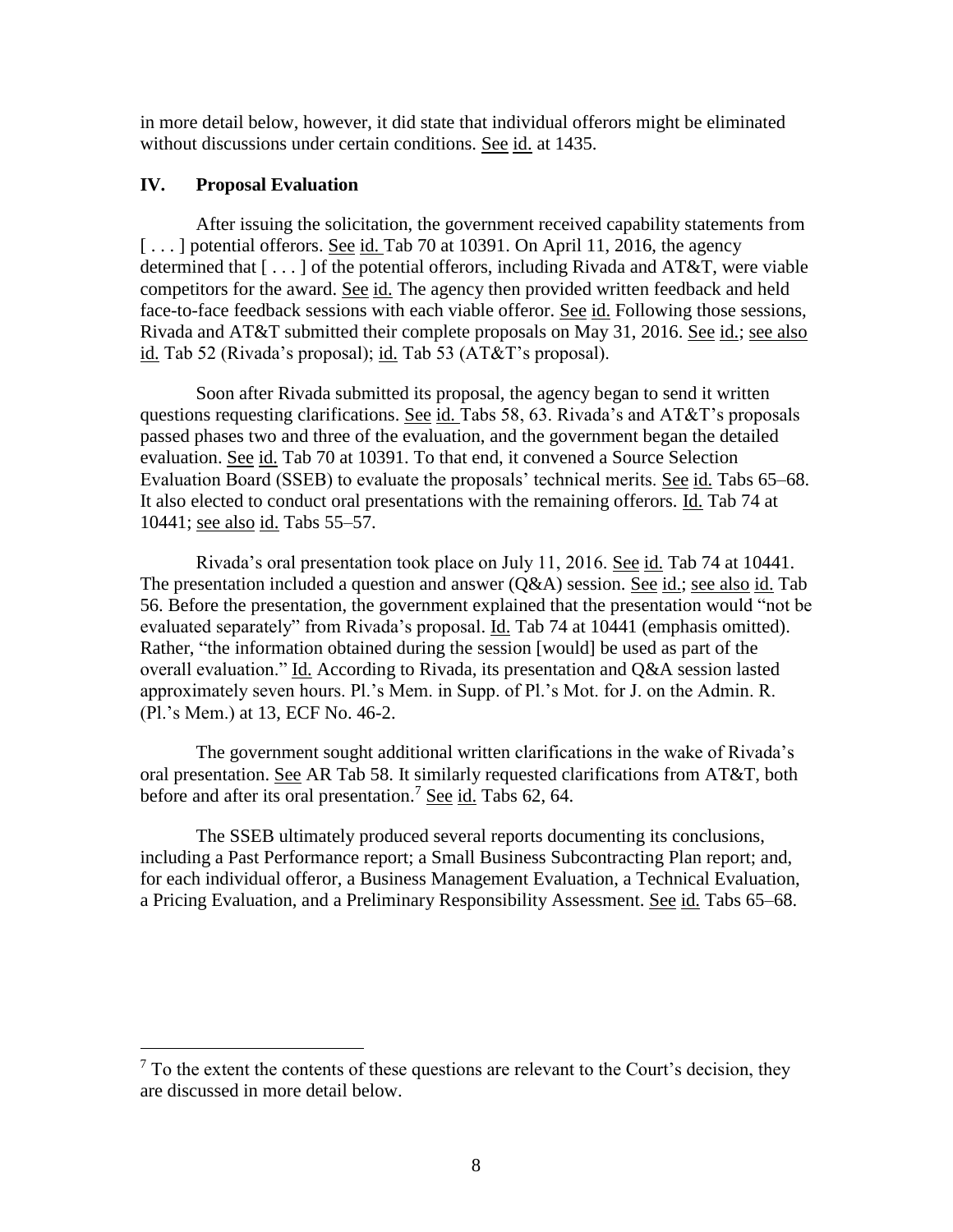#### **V. The Agency's Competitive Range Determination**

On October 17, 2016, the agency's Source Selection Authority (SSA) eliminated Rivada from consideration and "enter[ed] into a competitive range of one" with AT&T.<sup>8</sup> Id. Tab 70 at 10389–90. The SSA's reasoning is discussed below.

#### **A. Rivada's Proposal**

 $\overline{a}$ 

The SSA first discussed the SSEB's conclusions regarding the "strengths, weaknesses, significant weaknesses[,] and deficiencies" of Rivada's proposal. Id. at 10393. As strengths, the SSA noted that Rivada's "proposed 'members' are industry leaders with substantial experience in their respective areas, including wireless infrastructure and public safety." Id. at 10394. Further, Rivada proposed a "purpose-built, public safety focused network which offers a low market-entry price-point," which "could encourage adoption and use of the NPSBN." Id.

On the other hand, the SSA identified numerous deficiencies and weaknesses in Rivada's proposal. Id. at 10394–96. The first set of deficiencies related to "Rivada's lack of financial stability, capacity, and required funding." Id. at 10394. The SSA noted that Rivada's proposal depended on "substantial third-party funding" to augment the funding provided by the government. Id. He determined, however, that Rivada "did not provide acceptable evidence demonstrating that it could obtain" such funding. Id. Further, the SSA explained that "Rivada's proposed strategy [wa]s risky" because it "utilized aggressive business assumptions" to account for "the  $[\ldots]$  [it would need] to fulfill its business plan." Id.

A related deficiency concerned Rivada's "proposed wholesale marketplace for excess spectrum capacity." Id. The SSA noted that Rivada's plan "require[d] a robust[] wholesale market in which customers w[ould] purchase FirstNet's Band 14 excess spectrum capacity." Id. According to the SSA, the wholesale marketplace was one of two components in Rivada's plan to sell excess spectrum capacity. Id. The other involved [...]. Id. Assessing both components, the SSA determined that Rivada "did not" adequately demonstrate that its proposed wholesale marketplace or [ . . . ] would be adopted by potential customers," creating "a significant risk of unsuccessful performance." Id.

Further, the SSA observed that "[b]efore wholesale customers are able to purchase excess spectrum capacity, Rivada must ensure [that] there are a sufficient number of end-user devices that can operate on Band 14." Id. at 10395. But because [...]. Id. In the SSA's view, this shortcoming "w[ould] negatively impact user

<sup>&</sup>lt;sup>8</sup> The memorandum setting forth the basis for this decision was apparently drafted by the Chair of the SSEB and adopted by the SSA. See AR Tab 70 at 10388, 10408. For clarity, the Court discusses this memorandum as if written by the SSA.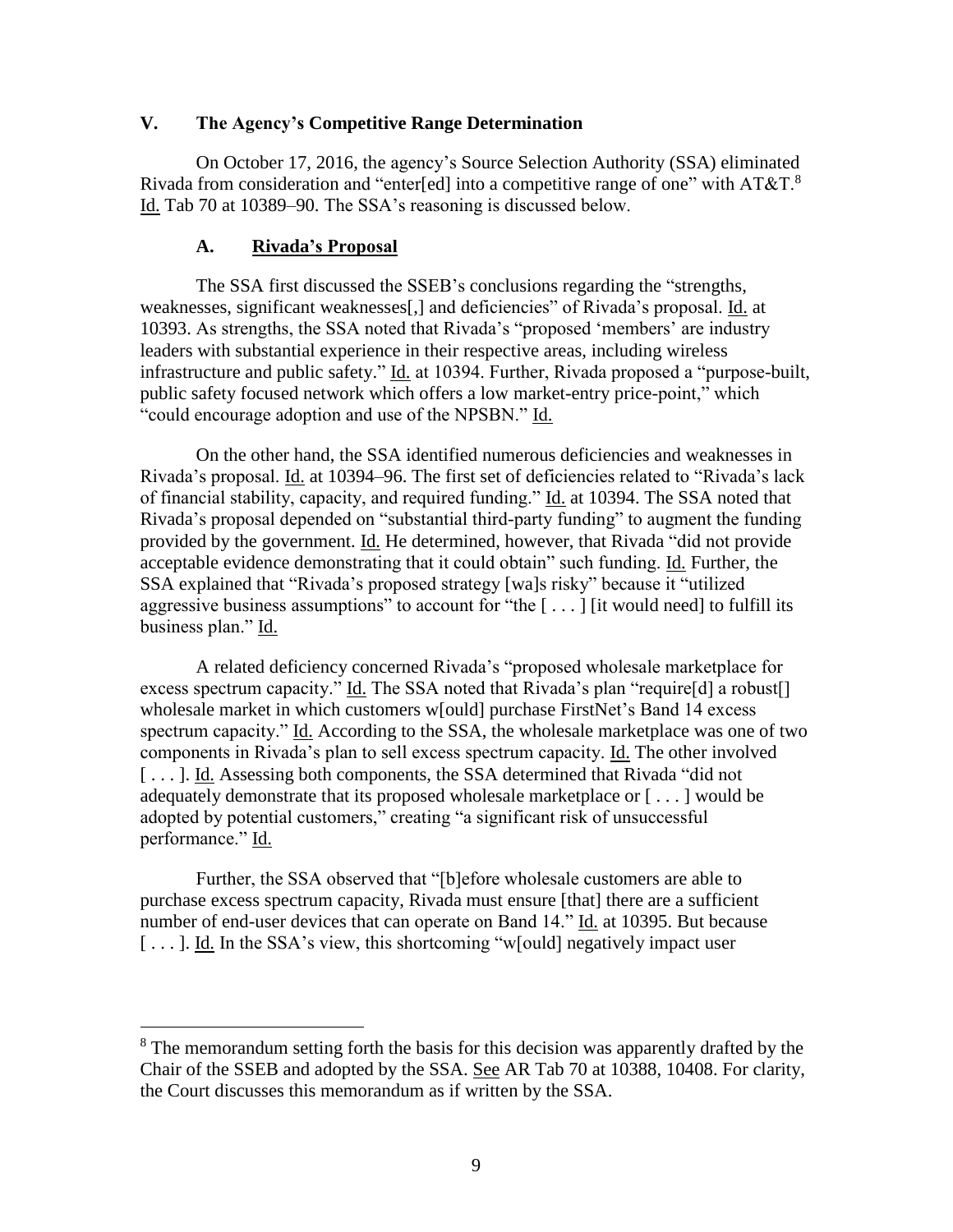adoption," creating a risk because without "[ . . . ], [Rivada] w[ould] not be able to sell sufficient spectrum capacity . . . to . . . meet its obligations to the Government." Id.

Relatedly, the SSA determined that Rivada had also "overstate[d] [its] device connection targets by  $[\dots]$ ." Id. Rivada's proposal "count[ed] anyone accessing the FirstNet applications store as a device connection, even if that user is not a subscriber to the NPSBN." Id. According to the SSA, though, such [ . . . ] did not meet the solicitation's definition of a "device connection." See id. Thus, Rivada's "proposed solution may over-count the actual number of device connections," creating a further risk of insufficient revenue. See id.

Beyond these financial concerns, the SSA also identified additional significant weaknesses stemming from Rivada's "lack of executed agreements with the proposed members of the Rivada team for their respective scopes of work in the construction and operation of the NPSBN." Id. Absent executed agreements, the SSA noted that "formal commitments by Rivada's partners must be established post-award, and FirstNet would have to take on faith that Rivada [would be] able to reach final agreement[s] with its partners in a timely manner and without impacting the NPSBN program or timeline." Id. The SSA expressed particular concern with Rivada's lack of an executed agreement with [...]. Id. Under Rivada's proposal,  $[...]$ <sup>9</sup> Id.; <u>see also id.</u> Tab 67 at 10054–55. Without this agreement in place, the SSEB could not assess Rivada's plans to provide network capacity during that period. See id. Tab 67 at 10054–55.

The SSA also found that Rivada's proposed pricing structure for payments from FirstNet to Rivada was "risky." Id. Tab 70 at 10394. He noted that Rivada had proposed immediate payments from FirstNet of [ . . . ] for the first two Day 1 Task Orders (Delivery Mechanisms for State Plans and State Plan Development Task Orders). Id. According to the SSA, these payments were "materially overstated compared to FirstNet's Independent Government Cost Estimate (IGCE)." Id.

| Factor/Subfactor                                | Rating       |
|-------------------------------------------------|--------------|
| <b>Business Management</b>                      | Unacceptable |
| General                                         | Unacceptable |
| Leadership and Program Management               | Unacceptable |
| <b>Public Safety Customer Acquisition</b>       | Unacceptable |
| <b>Customer Care and Life-Cycle Sustainment</b> | Acceptable   |
| Offeror's Financial Sustainability              | Unacceptable |
| Delivery Mechanism for State Plans              | Acceptable   |

Based on the evaluation, Rivada's proposal merited the following adjectival ratings:

 $\overline{a}$ 

 $9$  [  $\dots$  ].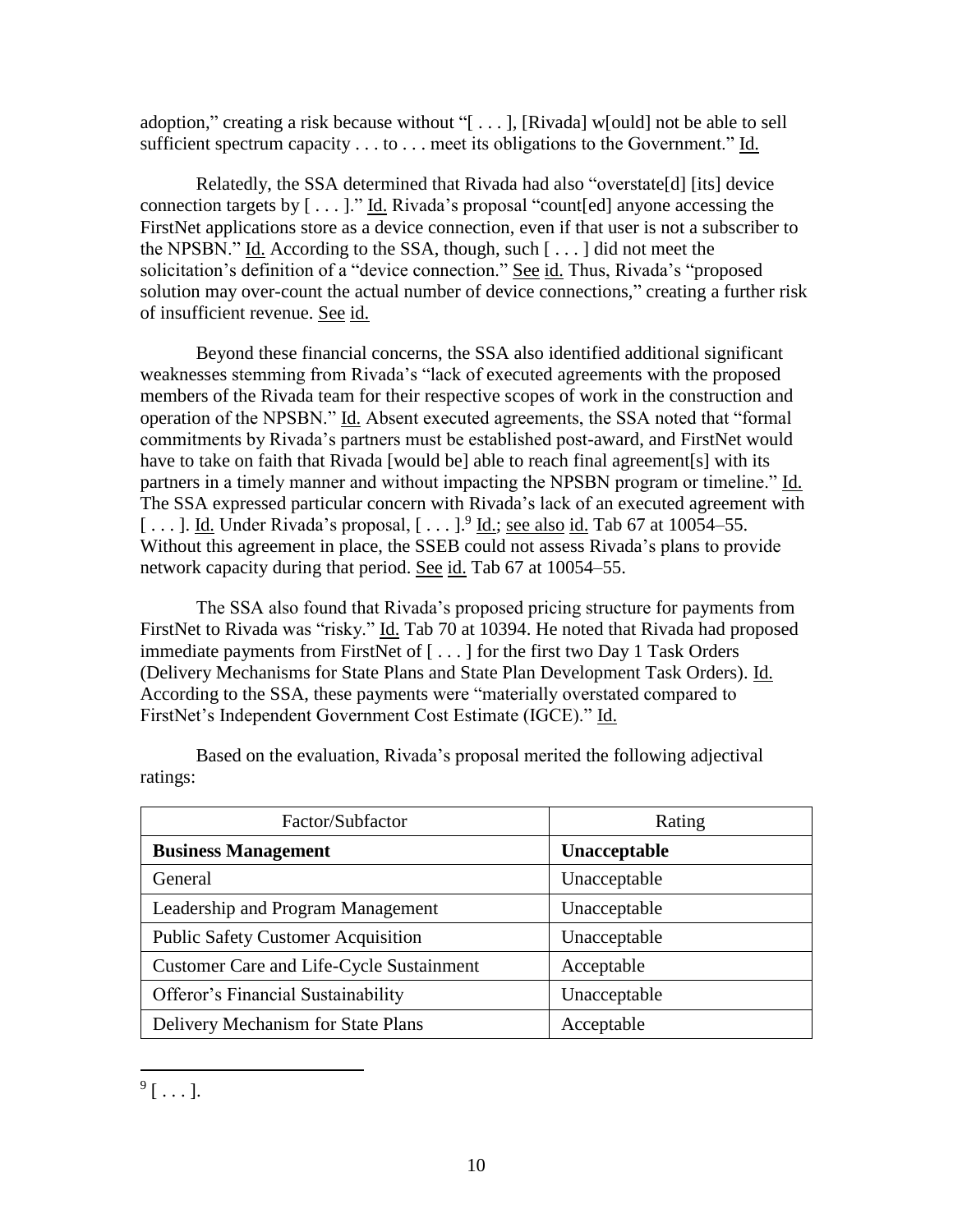| <b>Quality Assurance Surveillance Plan</b>      | Unacceptable        |
|-------------------------------------------------|---------------------|
| Deliverables Table                              | Acceptable          |
| <b>Coverage and Capacity</b>                    | Acceptable          |
| Coverage and Capacity Maps and Statistics       | Exceptional         |
| <b>RAN Strategy and Solutions</b>               | Acceptable          |
| <b>IOC</b> Milestones for Coverage and Capacity | Acceptable          |
| <b>Products and Architecture</b>                | <b>Unacceptable</b> |
| Services                                        | Acceptable          |
| Applications                                    | Acceptable          |
| Device Ecosystem                                | Unacceptable        |
| Architecture and Infrastructure                 | Unacceptable        |
| Operations                                      | Unacceptable        |
| Security                                        | Unacceptable        |
| <b>Test Strategy</b>                            | Unacceptable        |
| <b>Past Performance</b>                         | Acceptable          |

Id. at 10396, 10404. The SSA noted that "[a]lthough the number of strengths, weaknesses, and/or deficiencies [was] not controlling, Rivada's proposed approach contain[ed] deficiencies and/or [a] combination of significant weaknesses that, if accepted, would introduce excessive, increased risk," making successful performance "highly unlikely." Id. at 10396.

Moving to the Value Proposition Assessment, the SSA observed that Rivada's proposed payments to FirstNet had "a Net Present Value (NPV) of  $[\ldots]$  ( $[\ldots]$  of undiscounted cash flows) over the 25-year contract period," and that it "forecasted  $[\dots]$ of total revenues over 25 years"—" [...] generated from public safety users and [...] from the sale of excess network capacity via a wholesale business model." Id.

Based on the evaluation detailed above, however, the SSA "concluded that Rivada's business model contains inherent risks that could negatively impact its financial sustainability." Id. These included Rivada's "need to secure substantial third-party financing" and its "dependence on Band 14 device adoption, which it did not demonstrate it could secure." Id.

Further, the SSA found that "certain cost elements" in Rivada's proposal were not reasonable. Id. at 10397. In particular, the SSA observed that "Rivada's proposed 'Payments to Contractor' amounts . . . [we]re materially overstated for [ . . . ] relative to expected costs." Id.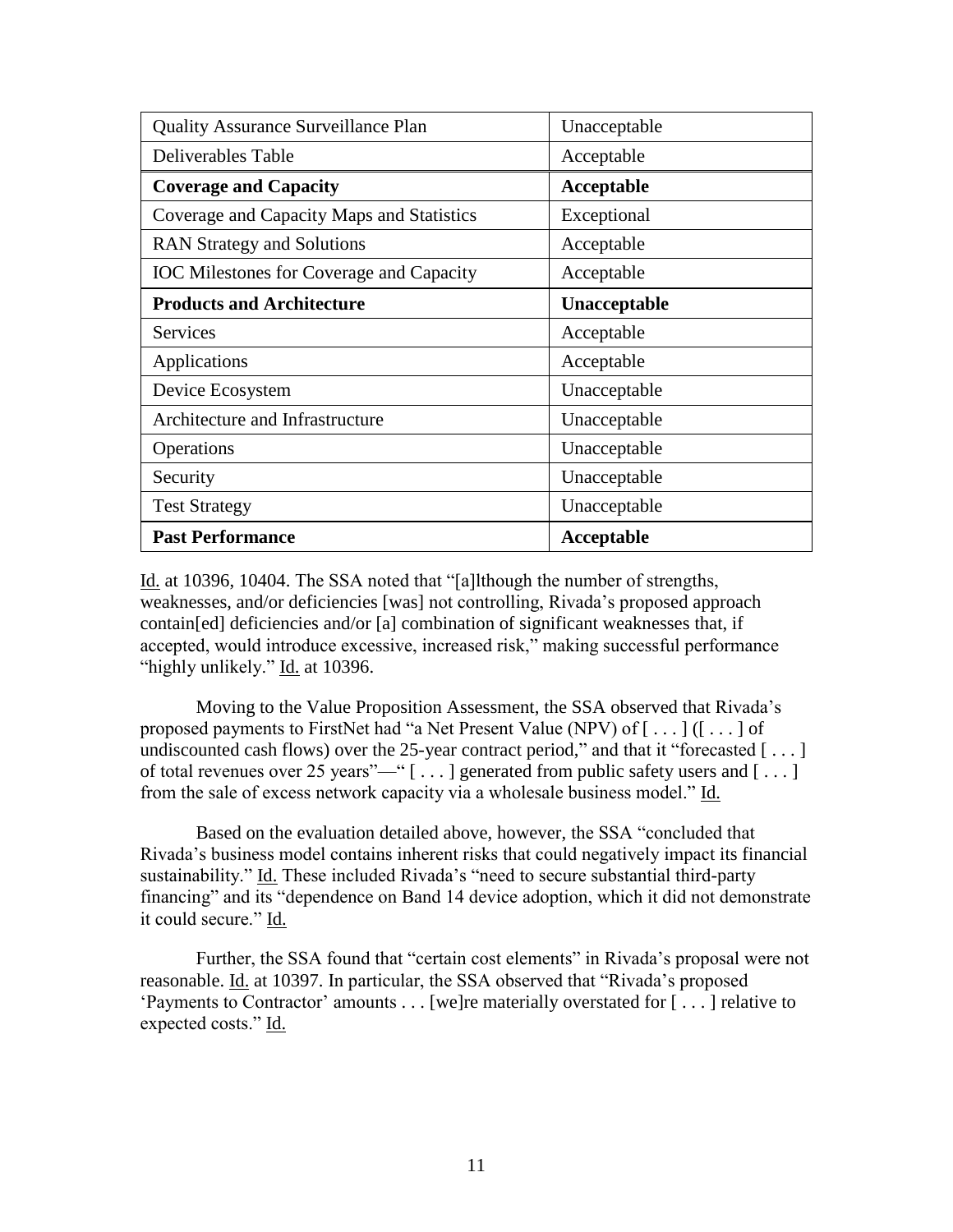#### **B. AT&T's Proposal**

According to the SSA, AT&T's proposal had "substantial strengths . . . as well as some weaknesses and deficiencies." Id. at 10401. Among other strengths, the SSA noted AT&T's "significant experience building and operating nationwide wireless systems and ... commercializing spectrum capacity." Id. Further,  $AT&T$ 's "existing position as a commercial wireless service provider" meant that it would "be able to construct, operate, and maintain the NPSBN [ . . . ], serve public safety users, commercialize the excess spectrum capacity, and make the required [p]ayments to FirstNet." Id.

In addition, the SSA found that  $AT&T$ 's "solution of [...]." Id. It could achieve this "in part . . . by leveraging its extensive relationships with device manufacturers and its subscriber base of 130 million customers to ensure the manufacture of Band 14 compatible devices." Id.

On the other hand, weaknesses in AT&T's proposal included (among other things) AT&T's failure to "provide evidence of executed teaming arrangements with core subcontractors" and the fact that its "overall proposed adoption targets [we]re low, as [it] propose[d] a penetration rate of  $[\dots]$  of the addressable market for extended primary public safety users." Id. at 10402.

| Factor/Subfactor                                | Rating                   |
|-------------------------------------------------|--------------------------|
| <b>Business Management</b>                      | Acceptable               |
| General                                         | Exceptional              |
| Leadership and Program Management               | Acceptable               |
| <b>Public Safety Customer Acquisition</b>       | <b>Highly Acceptable</b> |
| <b>Customer Care and Life-Cycle Sustainment</b> | Exceptional              |
| <b>Offeror's Financial Sustainability</b>       | Exceptional              |
| Delivery Mechanism for State Plans              | <b>Highly Acceptable</b> |
| <b>Quality Assurance Surveillance Plan</b>      | Unacceptable             |
| Deliverables Table                              | Acceptable               |
| <b>Coverage and Capacity</b>                    | Acceptable               |
| Coverage and Capacity Maps and Statistics       | <b>Highly Acceptable</b> |
| <b>RAN Strategy and Solutions</b>               | Acceptable               |
| <b>IOC</b> Milestones for Coverage and Capacity | Acceptable               |

Based on the evaluation, AT&T's proposal garnered the following adjectival ratings: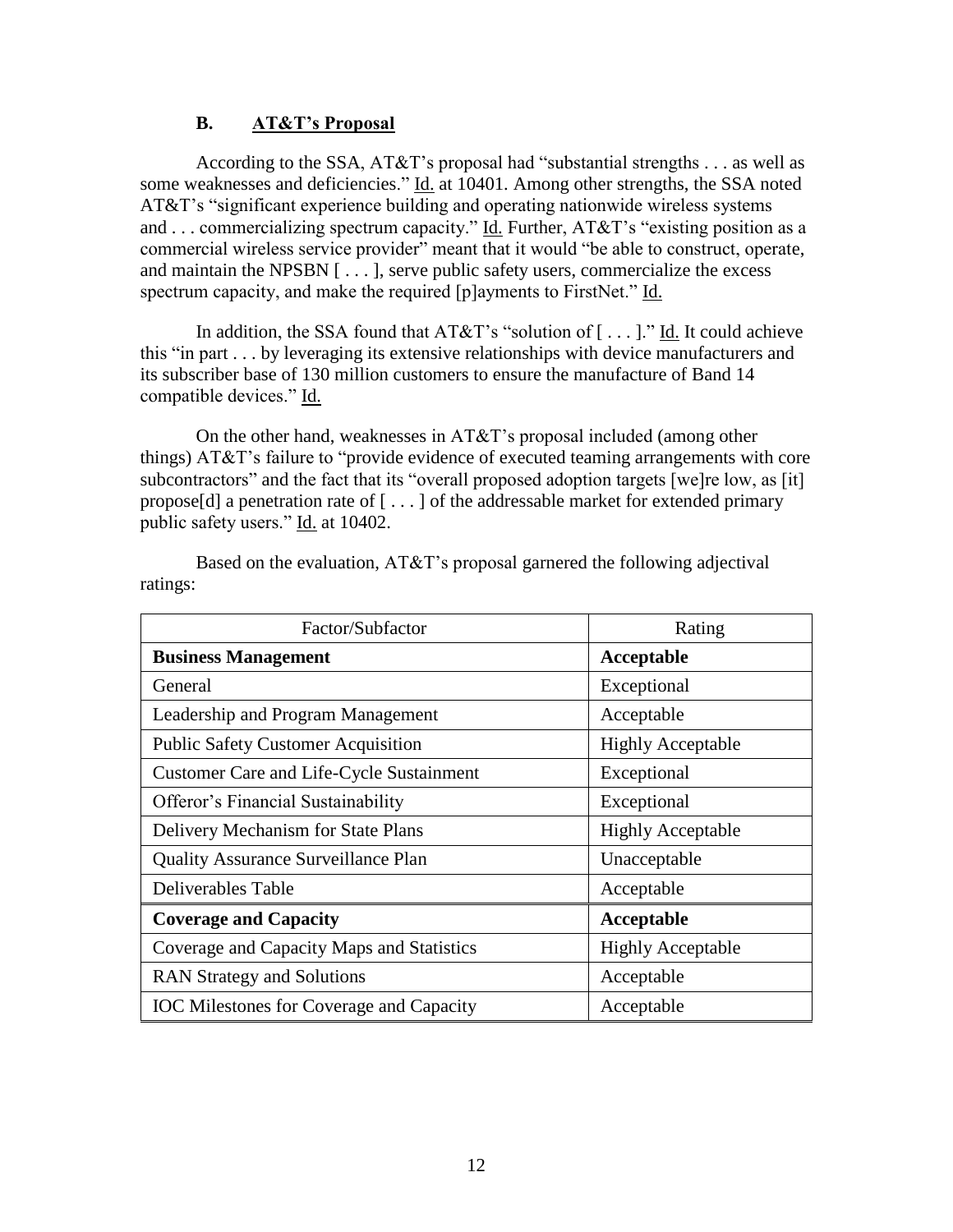| <b>Products and Architecture</b> | Acceptable               |
|----------------------------------|--------------------------|
| <b>Services</b>                  | Acceptable               |
| Applications                     | Acceptable               |
| Device Ecosystem                 | <b>Highly Acceptable</b> |
| Architecture and Infrastructure  | Acceptable               |
| Operations                       | Unacceptable             |
| Security                         | Acceptable               |
| <b>Test Strategy</b>             | Acceptable               |
| <b>Past Performance</b>          | <b>Highly Acceptable</b> |

Id. at 10402, 10404. Overall, the SSA determined that "there [was] a reasonable probability of success and little risk that AT&T's proposed solution would fail to meet the [solicitation's] quantity, quality, and schedule objectives." Id. at 10402.

Turning to the Value Proposition Assessment, the SSA noted that, with respect to cash flow, AT&T proposed payments "with a NPV of[ . . . ] ([ . . . ] of undiscounted cash flows) over the 25-year contract period"—substantially  $[\ldots]$  than the payments proposed by Rivada. Id. at 10403. AT&T also "estimated public safety revenue at [ . . . ]" over the life of the contract. Id. Unlike Rivada, AT&T did not estimate how much revenue it would generate by selling excess spectrum capacity. See id. The SSA observed, however, that the government's pricing evaluation team estimated that spectrum sales would likely generate between  $[\ldots]$  and  $[\ldots]$ , "with a middle case of [...]." Id. Further, the pricing team "found AT&T's cost projections reasonable." Id.

The SSA also concluded that " $AT&T$ " s business model contain [ed] minimal risks that could negatively impact or harm FirstNet and the NPSBN's financial sustainability." Id. On the other hand, the SSA identified "several significant areas where AT&T's proposal had unbalanced pricing and/or increased risk to FirstNet." Id. Among these was the fact that AT&T proposed to extend Band 14 coverage to  $[...]$ .<sup>10</sup> Id.

# **C. The SSA's Conclusion**

 $\overline{a}$ 

Based on its evaluation, the SSA established a competitive range containing only AT&T's proposal. See id. at 10407. He observed that "[a]lthough each Offeror's proposed solution contain[ed] unacceptable ratings[] at the subfactor level, only AT&T['s] is considered acceptable (or higher) across all factors." Id. at 10405. Further, he noted that "[a]lthough AT&T's proposed solution contain[ed] a few significant weakness and deficiencies, none of them would introduce excessive, increased risk that would result in unsuccessful performance." Id. at 10406. Those weaknesses "would

<sup>&</sup>lt;sup>10</sup> The manner in which the SSA arrived at this figure is the subject of one of Rivada's claims of error, and is discussed in more detail below.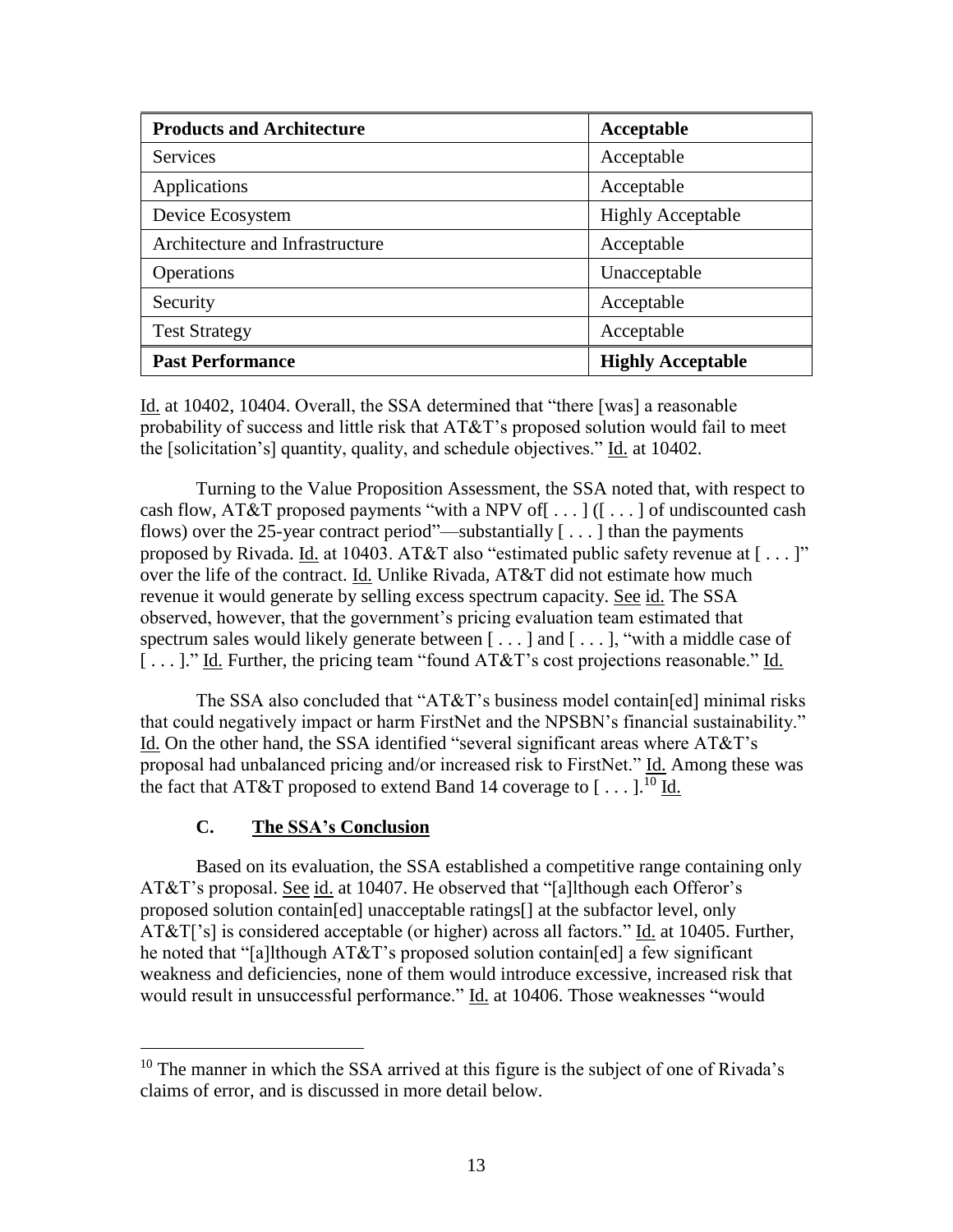potentially only require minor corrections to AT&T's proposed solution," which could be accomplished through discussions. Id.

By contrast, the SSA found that the "substantial number of significant weaknesses and deficiencies" in Rivada's proposal "introduce[d] excessive, increased risks" that might "result[] in [its] inability to perform." Id. Addressing these weaknesses would, in the SSA's view, "essentially require a complete revision of [Rivada's] business model[]." Id. For example, Rivada "would have to identify and secure additional debt to proceed," and, "[i]n many cases, the Government would require [Rivada's] teaming agreements, some completely nascent, to be finalized." Id. Thus, conducting discussions with Rivada would be "costly and time consuming, and would place a financial and scheduling burden on both the Government and all Offerors." Id. And "[e]ven with substantial changes to [its] proposal[] . . . Rivada['s offer] would not be considered among the most highly rated offers." Id. Accordingly, the SSA eliminated Rivada's proposal from the competitive range. Id. at 10407.

#### **D. Debriefing and Request for Reconsideration**

The contracting officer (CO) informed Rivada of the agency's decision on October 17, 2016. Id. Tab 71 at 10409. The CO noted that "[a]s stated in the solicitation, the competitive range [would consist] of the most highly rated proposals and those Offerors whose proposals have a reasonable chance of being selected for award." Id. Rivada's proposal, however, was "not among the most highly rated proposals." Id. Thus, the CO "excluded [Rivada's] proposal from the competitive range and [would] no longer consider[] it for award." Id.

Rivada requested debriefing on October 19, 2016. Id. Tab 73 at 10429. Two days later, the CO conducted the debriefing by letter. Id. Tab 74. Rivada then requested reconsideration, which the CO denied. See id. Tab 75 at 10600–02.

#### **VI. This Action**

Rivada filed its complaint in this Court on November 21, 2016. ECF No. 1. It alleged that the government committed a variety of errors in the evaluation and the competitive range decision. These included (1) improperly holding discussions with the offerors before establishing the competitive range, and failing to conduct those discussions in accordance with law, <u>see</u> Compl.  $\P$  5–8; (2) failing to consider important aspects of Rivada's proposal with respect to the Business Management factor, and, as a consequence, erring in its Value Proposition Assessment, id. ¶¶ 9–10; (3) "applying unstated evaluation criteria, making unwarranted assumptions, misreading [Rivada's] proposal, or arbitrarily increasing the risk associated with a particular concern," id. ¶ 11; and (4) "ignor[ing] aspects" of its proposal and otherwise evaluating its proposal in a manner "inconsistent with the [RFP's] evaluation scheme," id. 12.

Based on these alleged errors, Rivada asked the Court to declare that its exclusion from the competitive range was arbitrary, capricious, and contrary to law and to issue an injunction barring the government from awarding the contract without "including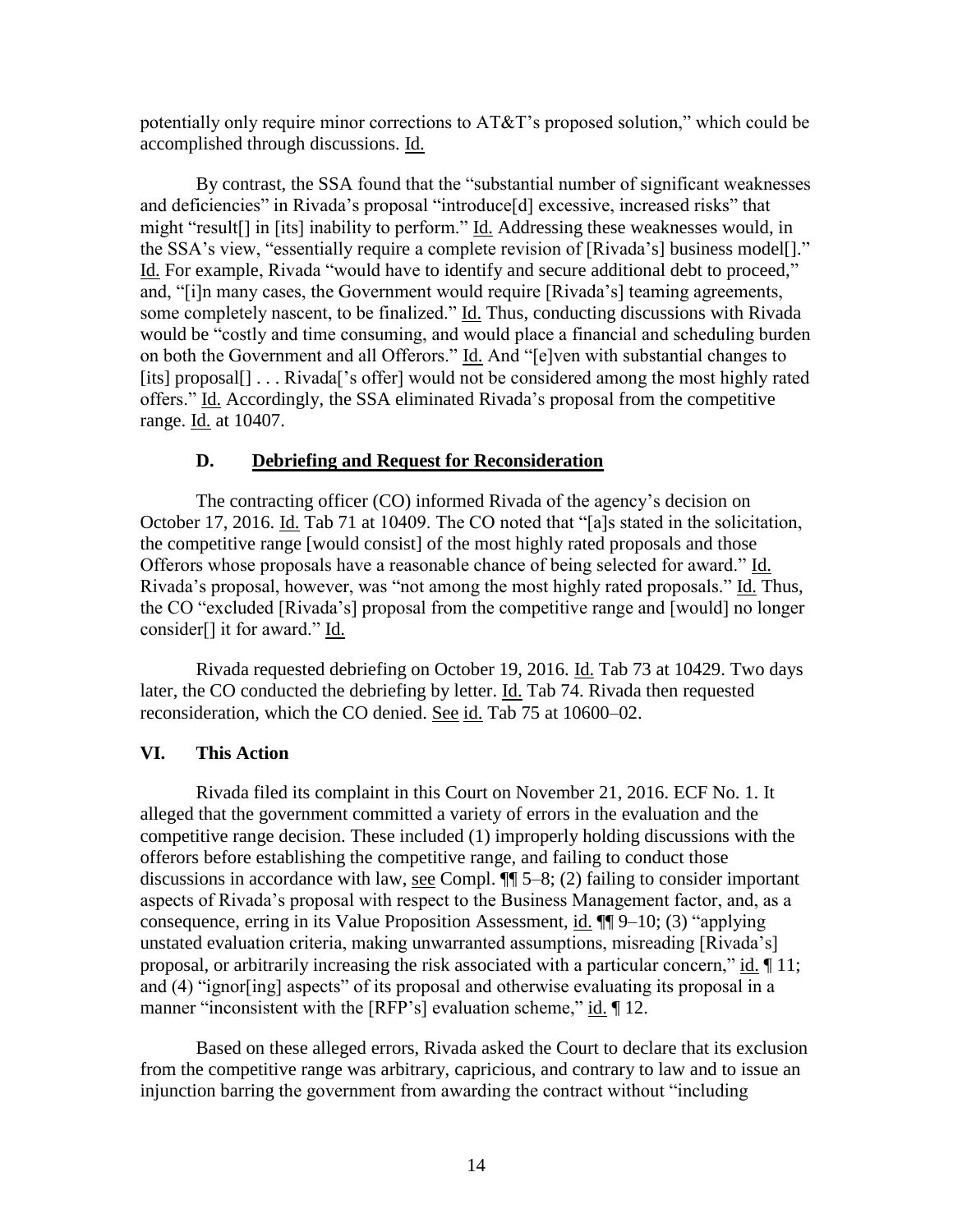Rivada . . . in the competitive range, conducting discussions with Rivada . . . and evaluating [its proposal] in accordance with the Solicitation." Id. at 43.

AT&T intervened in the case, ECF Nos. 13, 20, and the government compiled and submitted an extensive administrative record, see ECF Nos. 29, 37. The parties have filed lengthy cross-motions for judgment on the administrative record. ECF Nos. 46, 55–56. The Court heard oral argument on the cross-motions on March 3, 2017. See Order, ECF No. 71.

#### **DISCUSSION**

#### **I. Jurisdiction**

The Court of Federal Claims has "jurisdiction to render judgment on an action by an interested party objecting to . . . a proposed award or the award of a contract or any alleged violation of statute or regulation in connection with a procurement or a proposed procurement." 28 U.S.C. § 1491(b)(1) (2012). A party is an "interested party" with standing to bring suit under 28 U.S.C. § 1491(b)(1) if the party "is an actual or prospective bidder whose direct economic interest would be affected by the award of the contract." Orion Tech., Inc. v. United States, 704 F.3d 1344, 1348 (Fed. Cir. 2013). A bidder's direct economic interest would be affected by the contract award if, as a result of the alleged errors in the procurement, the bidder suffered a competitive injury or prejudice. Myers Investigative & Sec. Servs., Inc. v. United States, 275 F.3d 1366, 1370 (Fed. Cir. 2002) (holding that "prejudice (or injury) is a necessary element of standing"); see also Linc Gov't Servs., LLC v. United States, 96 Fed. Cl. 672, 694–95 (2010) (to determine standing, the court assesses "the impact that the alleged procurement errors had on a plaintiff's prospects for award, taking the allegations as true").

In a pre-award, post-evaluation protest, the protester meets this standard if, absent the alleged errors in the procurmenet, it would have a "substantial chance" of receiving the award; that is, if the protester "could have likely competed for the contract" but for the alleged errors. Orion Tech., 704 F.3d at 1348–49. Rivada claims that absent the errors it alleges, its proposal would have been eligible for inclusion in the competitive range and thus that it could likely have competed for the contract. Neither the government nor AT&T appears to challenge Rivada's standing, and the Court agrees that Rivada's allegations are sufficient to confer such standing upon it.

#### **II. Standard of Review**

#### **A. General Standard in Bid Protest Cases**

The Court reviews challenges to procurement decisions under the same standards used to evaluate agency actions under the Administrative Procedure Act, 5 U.S.C. § 706. See 28 U.S.C. § 1491(b)(4) (stating that "[i]n any action under this subsection, the courts shall review the agency's decision pursuant to the standards set forth in section 706 of title 5"). Thus, to successfully challenge a procurement decision, a plaintiff must show that the agency's decision was "arbitrary, capricious, an abuse of discretion, or otherwise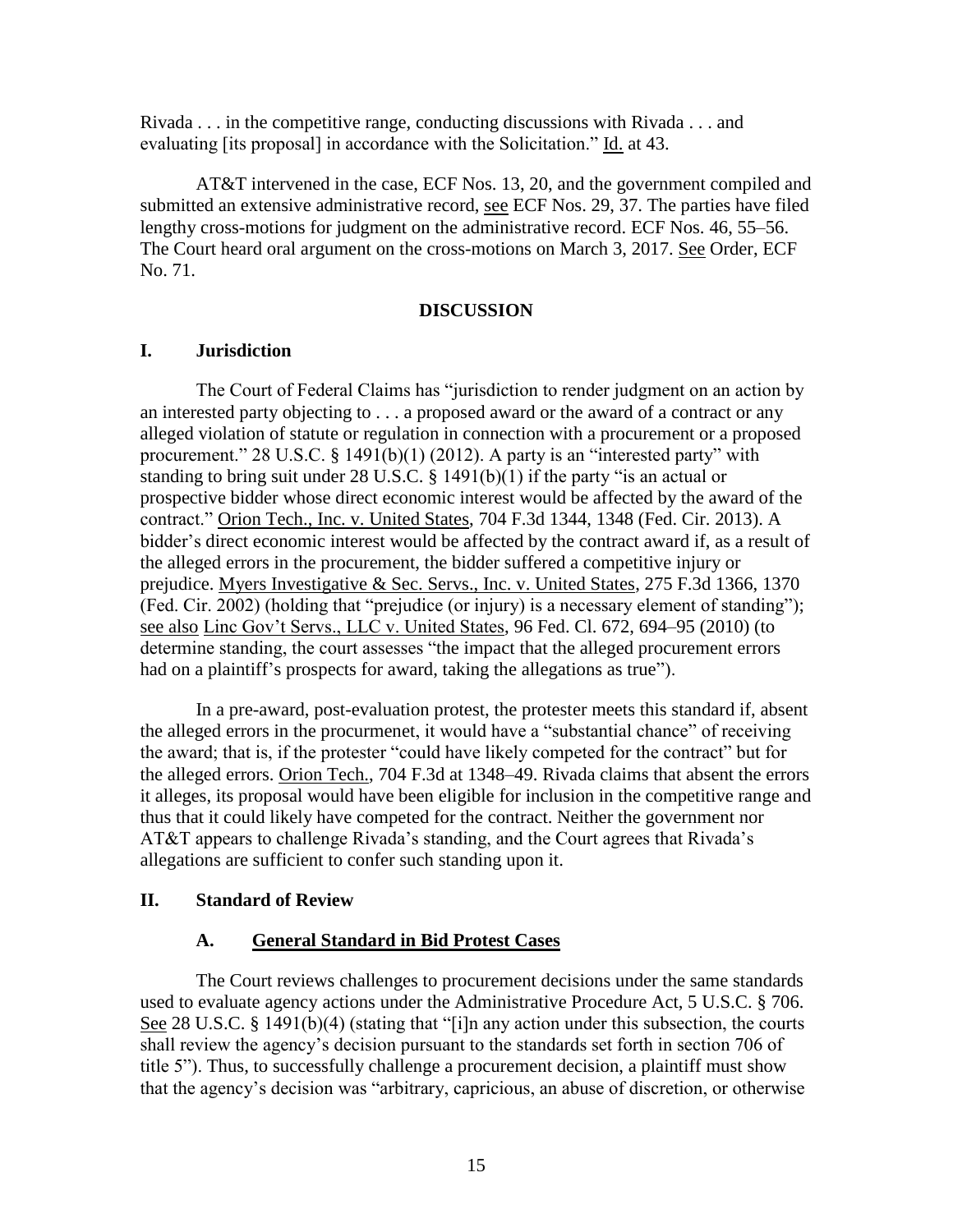not in accordance with law." 5 U.S.C. § 706(2)(A); see also Bannum, Inc. v. United States, 404 F.3d 1346, 1351 (Fed. Cir. 2005).

This "highly deferential" standard of review "requires a reviewing court to sustain an agency action evincing rational reasoning and consideration of relevant factors." Advanced Data Concepts, Inc. v. United States, 216 F.3d 1054, 1058 (Fed. Cir. 2000) (citing Bowman Transp., Inc. v. Arkansas-Best Freight Sys., Inc., 419 U.S. 281, 285 (1974)). Thus, the Court cannot substitute its judgment for that of the agency. See Honeywell, Inc. v. United States, 870 F.2d 644, 648 (Fed. Cir. 1989) (holding that as long as there is "a reasonable basis for the agency's action, the court should stay its hand even though it might, as an original proposition, have reached a different conclusion" (quoting M. Steinthal & Co. v. Seamans, 455 F.2d 1289, 1301 (D.C. Cir. 1971))); see also Motor Vehicle Mfrs. Ass'n v. State Farm Mut. Auto. Ins. Co., 463 U.S. 29, 43 (1983) (court should review agency action to determine if the agency has "examine[d] the relevant data and articulate<sup>[d]</sup> a satisfactory explanation for its action"). Although "the ultimate standard of review is a narrow one," the court's "inquiry into the facts is to be searching and careful." Citizens to Preserve Overton Park, Inc. v. Volpe, 401 U.S. 402, 416 (1971).

## **B. Standard Applicable to a Contracting Officer's Decision to Establish a Competitive Range of One**

Under the FAR, an agency must establish a competitive range "if discussions are to be conducted" during a procurement, and the competitive range must be "comprised of all of the most highly rated proposals." FAR  $15.306(c)(1)$ . It is well established that the contracting officer has "broad discretion in evaluating proposals and determining which, if any, fall into the competitive range."  $W & D$  Ships Deck Works, Inc. v. United States, 39 Fed. Cl. 638, 642–43 (1997) (citing Birch & Davis Int'l, Inc. v. Christopher, 4 F.3d 970, 973 (Fed. Cir. 1993)); see also Red River Comput. Co. v. United States, 120 Fed. Cl. 227, 239 (2015); Impresa Construzioni Geom. Domenico Garufi v. United States, 44 Fed. Cl. 540, 554–55 (1999), aff'd in relevant part, 238 F.3d 1324, 1340 (Fed. Cir. 2001); Rockwell Int'l Corp. v. United States, 4 Cl. Ct. 1, 3 (1983).

In Birch & Davis International, however, under the then-applicable regulations governing competitive range determinations, the Federal Circuit affirmed the use of a "close scrutiny" standard to review an agency's decision to establish a competitive range of one. See 4 F.3d at 973–74 (discussing the former regulation, FAR 15.609(a), which provided that "[t]he competitive range . . . shall include all proposals that have a reasonable chance of being selected for award" and that "[w]hen there is doubt as to whether a proposal is in the competitive range, the proposal should be included" (omission in original)). The competitive range regulation, however, has since been revised. It now gives the agency more flexibility to exclude offerors from the competitive range. See FAR 15.306 $(c)$  ("The contracting officer shall establish a competitive range comprised of all of the most highly rated proposals . . . ."). Further, it does not contain any language that gives the benefit of the doubt to an offeror as to whether its proposal should be in the competitive range. See Federal Acquisition Regulation; Part 15 Rewrite; Contracting by Negotiation and Competitive Range Determination, 62 Fed. Reg. 51,224,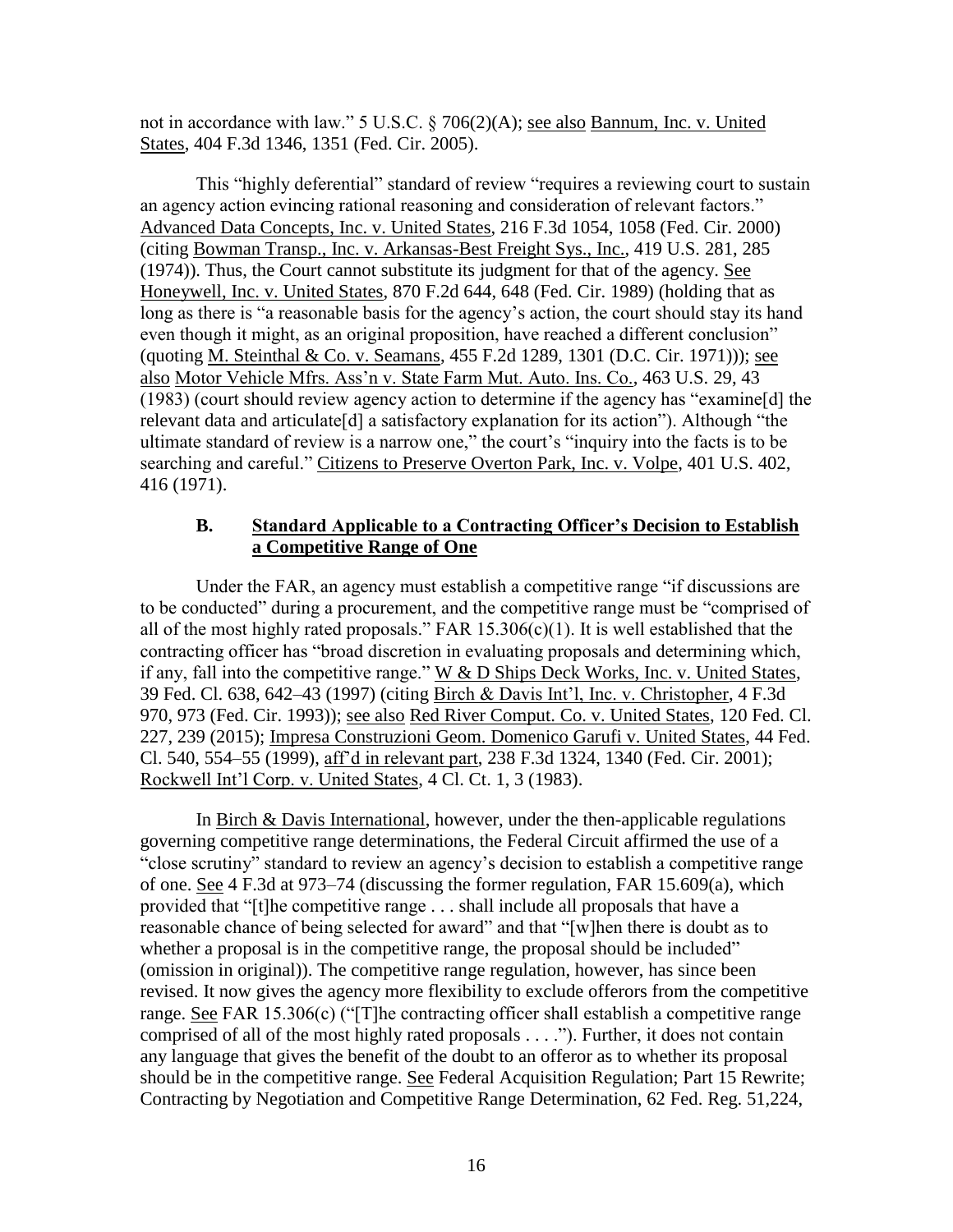51,226 (Sept. 30, 1997) (explaining that following the revision, the government would no longer have to "[r]etain[] marginal offers in the range," as doing so "impose[d] additional, and largely futile, effort and cost on both the Government and industry").

Nevertheless, courts have occasionally applied the "close scrutiny" standard in cases arising after the FAR revision. See, e.g., L-3 Commc'ns EOTech, Inc. v. United States, 83 Fed. Cl. 643, 650–51 (2008); Chapman Law Firm Co. v. United States, 71 Fed. Cl. 124, 132 (2006), aff'd in relevant part sub nom Chapman Law Firm. Co. v. Greenleaf Constr. Co., 490 F.3d 934 (Fed. Cir. 2007). These courts, however, have not addressed the significance of the change in the regulatory language. See L-3 Commc'ns EOTech, 83 Fed. Cl. at 650–51; Chapman Law Firm, 71 Fed. Cl. at 132; but see Sys. Dynamics Int'l, Inc. v. United States, No. 16-710C, 2017 WL 495553, at \*12–13 (Fed. Cl. Feb. 7, 2017) (declining to apply close scrutiny in light of the regulatory change).

The government argues that because the court in Birch & Davis International relied on the "reasonable chance of being selected" language found in the former regulation, the FAR rewrite effectively abrogated the close scrutiny standard. Def.'s Resp. in Opp'n to Pl.'s Mot. for J. Upon the Admin. R. & Cross-Mot. for J. on the Admin. R. (Def.'s Resp.) at 16–17, ECF No. 55. The Court agrees that the change in the regulatory language undermines the regulatory rationale for applying "close scrutiny" to an agency decision establishing a competitive range of one. The Court notes, however, that the revision did not affect the other underlying rationale that the Federal Circuit articulated for applying heightened scrutiny—i.e., "[t]o promote the . . . policy favoring competition while allowing contracting officers the full range of their discretion." See Birch & Davis Int'l, 4 F.3d at 974.

The Court nevertheless has concluded that it need not address the continuing vitality of the "close scrutiny" standard in this case. For the reasons discussed below, the agency's decision to exclude Rivada from the competitive range was clearly a reasonable one. Accordingly, whether a close scrutiny standard or a less rigorous standard of review is applied, Rivada's protest fails.

#### **III. Merits**

Rivada claims that the agency erred in two ways in its evaluation of the proposals. First, it contends that despite the agency's attempt to limit the scope of its early exchanges with the offerors, it in fact permitted them to revise their offers during the evaluation and thus entered into discussions before it formally established the competitive range. See Pl.'s Mem. at 19. Further, in its view, those discussions were misleading and not meaningful. See id. Second, it argues that the agency unreasonably assigned numerous deficiencies and weaknesses to its proposal while often overlooking equivalent flaws in AT&T's proposal. See id. at 31–32.

The common thread stringing these arguments together is that the agency had an unstated preference for awarding the contract to a large, established wireless carrier. See Pl.'s Reply & Resp. to Def. & Def.-Intervenor's Cross-Mots. for J. on the Admin. R. (Pl.'s Reply) at 21, ECF No. 60. Thus, Rivada posits that the agency permitted AT&T to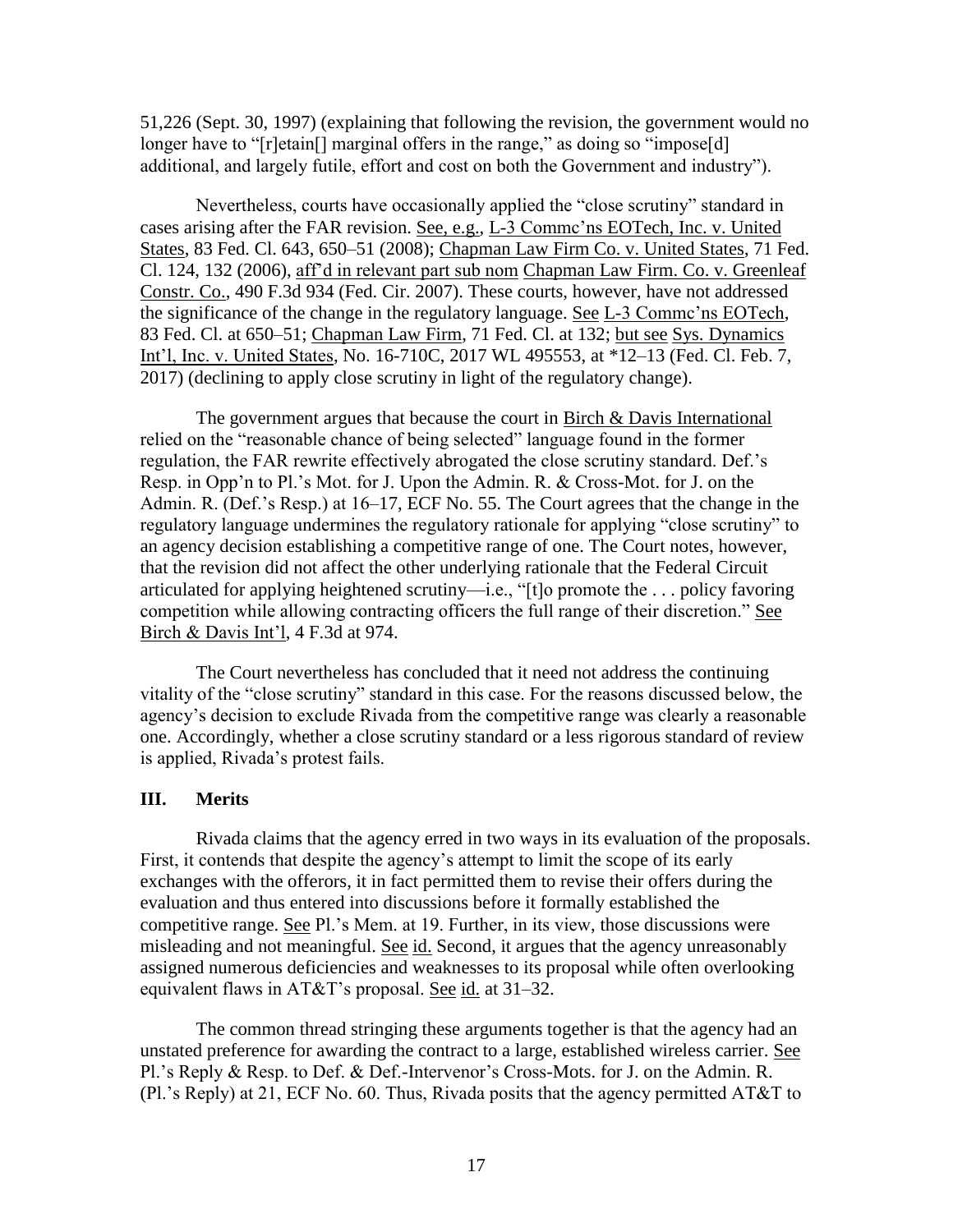revise its proposal during the pre-competitive range exchanges and assumed AT&T could correct other deficiencies through discussions, while denying Rivada the same opportunity. See Pl.'s Mem. at 22–24; Pl.'s Reply at 14–18. And it complains that the agency applied various unstated evaluation criteria to its proposal; that those criteria would have knocked out any proposal other than one submitted by a nationwide wireless carrier; and that, based on its unstated preference, the agency unjustifiably treated AT&T's proposal more favorably than Rivada's even when the proposals shared substantially equivalent weaknesses. See Pl.'s Mem. at 36, 38–40, 42–47, 51–53; Pl.'s Reply at 23–24, 26–28, 33–37, 41–42.

For the reasons discussed below, the Court concludes that Rivada's arguments lack merit. The pre-competitive range exchanges were not "discussions" because the exchanges were reasonably limited in scope given the complexity of the procurement, and because the agency neither intended to allow proposal revisions nor effectively accepted revised proposals. Further, the agency assessed the proposals thoroughly and evenhandedly against criteria set forth in the solicitation. Those criteria made clear that minimizing the risk of non-performance was of tantamount importance to the agency—a position that is fully justified by the crucial role the NPSBN will play in responding to emergencies of national importance. Accordingly, the fact that the agency included only AT&T's proposal in the competitive range does not demonstrate that the government applied an unstated preference for a large carrier; it merely reflects the agency's reasonable determination that Rivada's proposal carried too much risk.

#### **A. Whether the Agency Entered Into Discussions With the Offerors**

Rivada's first argument is that the government entered into discussions with the offerors based on the exchanges and oral presentations it held with them before establishing the competitive range. It further contends that those discussions did not comport with the FAR because they were misleading and not meaningful. See Pl.'s Mem. at 19–31. For the reasons set forth below, the Court finds Rivada's contentions meritless.

#### **1. Relevant FAR Provisions**

FAR 15.306(d) defines discussions as negotiations that "take place after establishment of the competitive range" and that "are undertaken with the intent of allowing the offeror to revise its proposal." Id. In conducting discussions, the CO "must . . . indicate to, or discuss with, each offeror still being considered for award, deficiencies, significant weaknesses, and adverse past performance information to which the offeror has not yet had an opportunity to respond." Id. § 15.306(d)(3). COs are also "encouraged to discuss other aspects of the offeror's proposal that could, in the opinion of the contracting officer, be altered or explained to enhance materially the proposal's potential for award." Id.

By contrast, exchanges that occur before establishing the competitive range are considered either "clarifications" under FAR 15.306(a) or "communications" under FAR 15.306(b). "Clarifications" are "limited exchanges" that the agency may engage in when "award without discussions is contemplated." Id.  $\S$  15.306(a)(1). They give an offeror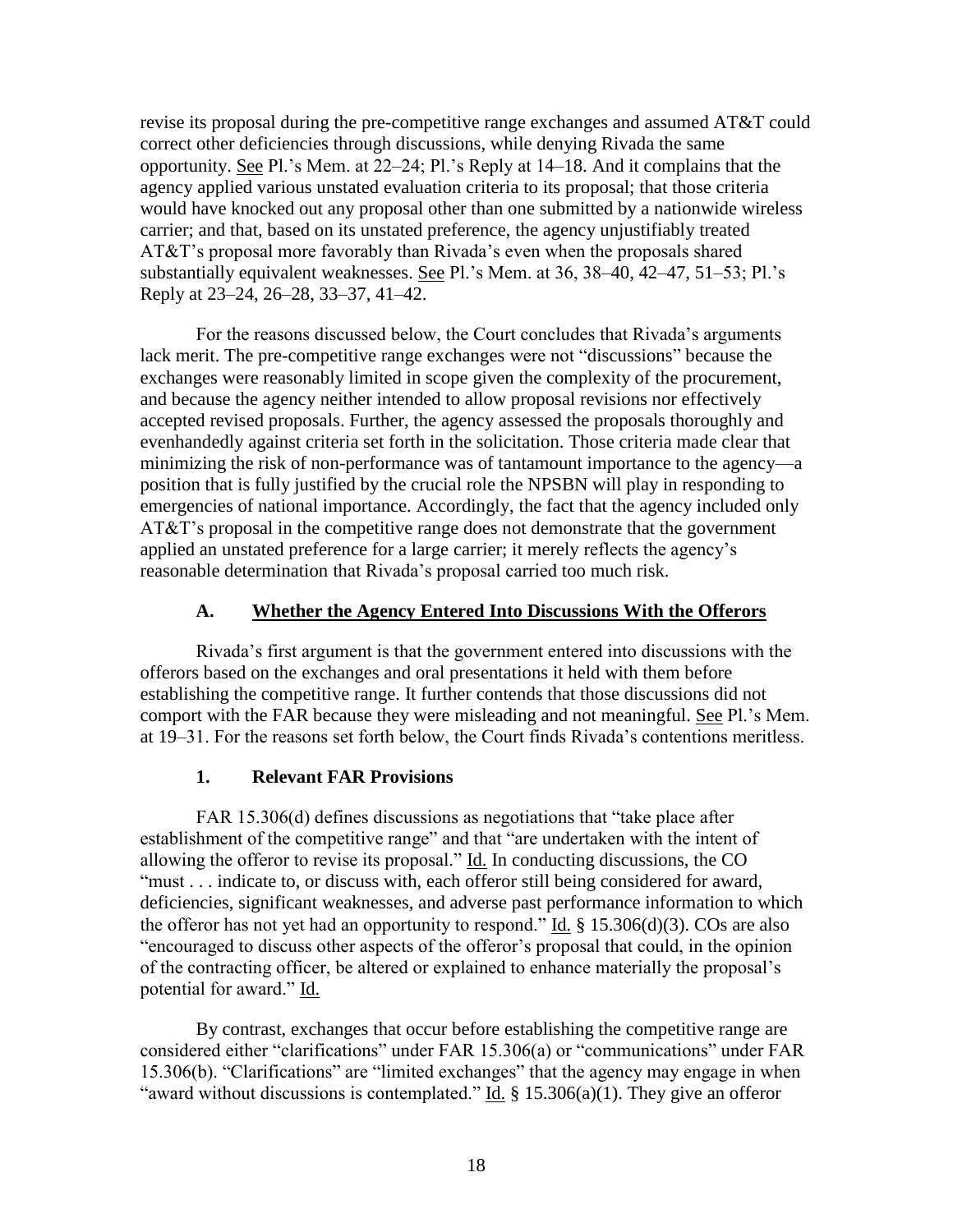"the opportunity to clarify certain aspects of [its] proposal[] . . . or to resolve minor or clerical errors." Id.  $\S$  15.306(a)(2).

"Communications" are more elaborate exchanges that an agency may initiate with "those offerors . . . whose exclusion from, or inclusion in, the competitive range is uncertain."<sup>11</sup> Id. § 15.306(b)(1)(ii). Communications "[m]ay be conducted to enhance [the] Government['s] understanding of proposals; allow reasonable interpretation of the proposal[s]; or facilitate the Government's evaluation process." Id. § 15.306(b)(2). They may also "be considered in rating proposals for the purpose of establishing the competitive range." Id. They may not, however, "be used to cure proposal deficiencies or material omissions, materially alter the technical or cost elements of the proposal, and/or otherwise revise the proposal." Id.

# **2. Application of FAR Definitions**

In applying the definitions set forth in the FAR, "the 'acid test for deciding whether discussions have been held is whether it can be said that an offeror was provided the opportunity to revise or modify its proposal.'" Davis Boat Works, Inc. v. United States, 111 Fed. Cl. 342, 353 (2013) (quoting Linc Gov't Servs., 96 Fed. Cl. at 717); see also Info. Tech. & Applications Corp. v. United States, 316 F.3d 1312, 1322 (Fed. Cir. 2003) ("[W]hen discussions are opened, bidders have the opportunity to revise their proposals."). Rivada contends that the exchanges that took place before the competitive range was established in this case, including the oral presentations, amounted to discussions because the exchanges were "extensive" and because, according to Rivada, the agency "allowed the offerors to offer changes to their proposals." See Pl.'s Mem. at 22. The Court finds Rivada's arguments unpersuasive.

First, the extensive nature of the exchanges does not, in the Court's view, transform them into discussions. The procurement itself was complex and involved technical matters. Indeed, the government's acquisition plan described the procurement as "unique" and "unprecedented." AR Tab 28 at 678, 685. Further, the multi-phased evaluation process clearly contemplated that the evaluation would include a series of exchanges before the agency established a competitive range. Thus, the government informed offerors that it would provide them with "feedback" when it evaluated their capability statements in the procurement's first phase, and that the feedback would "identif[y] [the] strengths and/or weaknesses" noted in those statements. Id. Tab 30 at 1436. Further, as part of its detailed evaluation of the proposals, the government stated that it might consider "oral presentations and/or technical demonstrations or other

 $11$  Agencies also must engage in communications with "offerors whose past performance information is the determining factor preventing them from being placed within the competitive range," in which case the communications must "address adverse past performance information to which an offeror has not had a prior opportunity to respond." FAR 15.306(b)(1)(i).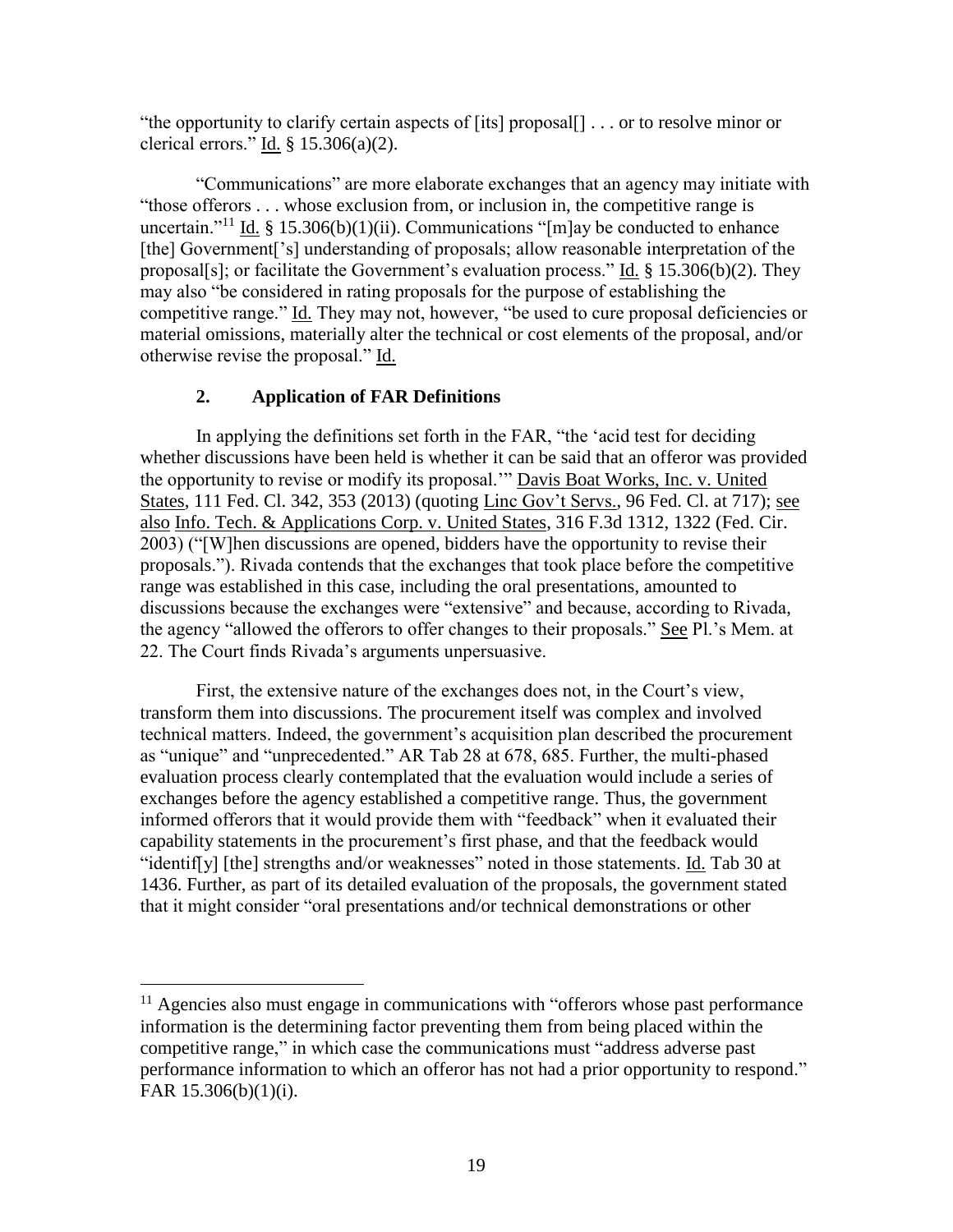discussions."<sup>12</sup> Id. at 1437. Therefore, given the unusual nature of the procurement, the large volume of exchanges does not indicate that the agency engaged in discussions.<sup>13</sup>

Second, the exchanges were not intended to, and in fact did not provide the offerors an opportunity to revise their proposals. Indeed, the record shows that the agency's intent—to which the Court grants weight in determining how the oral presentations should be characterized—was to not accept revisions until after it established a competitive range. Thus, when it requested information from the parties, the government consistently disclaimed any intent to accept revised proposals. See, e.g., id. Tab 63 at 9010, 9022, 9056, 9077, 9232, 9298, 9423; id. Tab 64 at 9671, 9734, 9797, 9920. The government's internal communications also show that it sought to ensure that the oral presentations would not stray beyond the bounds of communications under FAR 15.306(b) and into discussions. See id. Tab 63 at 9220–23 (email stating that the agency "need[ed] to ensure that any documentation that [Rivada] submit[s]" in the course of the

 $\overline{a}$  $12$  Rivada argues that this reference to "other discussions" shows that the solicitation "clearly contemplated that [the] oral presentations would be part of discussions." See Pl.'s Mem. at 21–22. The Court does not agree. Rivada's argument depends upon the Court finding that the agency used the phrase "other discussions" in this section of the RFP in a technical, legal sense. But, as noted, the reference appears in a portion of the solicitation describing the "detailed evaluation" phase of the procurement. See AR Tab 30 at 1437. In keeping with FAR 15.306(c), the solicitation then noted that "after evaluating all proposals," the government might establish a competitive range. Id. at 1457. Given the context in which it appears, the Court thus declines to read the reference to "other discussions" as signifying that the agency intended that discussions within the meaning of FAR 15.306(d) would occur in the context of any oral presentations or technical demonstrations the agency might conduct during the evaluation process.

 $13$  The cases Rivada cites on this point are readily distinguished. See Pl.'s Mem. at 21 (citing Info. Tech., 316 F.3d at 1316; DynCorp Int'l, LLC v. United States, 76 Fed. Cl. 528, 535 (2007), and Linc Gov't Servs., 96 Fed. Cl. at 706). To begin with, those cases all apparently involved clarifications under FAR 15.306(a), with the government contemplating award without discussions, and not exchanges leading to the establishment of a competitive range under FAR 15.306(b). See Info. Tech., 316 F.3d at 1316; Linc Gov't Servs., 96 Fed. Cl. at 715; DynCorp Int'l, 76 Fed. Cl. at 531–32. Relatedly, the procurements at issue were in the mine run of ordinary procurement cases, and thus did not present complex or unique issues. See Info. Tech., 316 F.3d at 1315 (Air Force sought "professional services in support of its Space Warfare Center" for a one-year period); Linc Gov't Servs., 96 Fed. Cl. at 681–82 (U.S. Army sought civilian personnel to gather human intelligence in Iraq); DynCorp Int'l, 76 Fed. Cl. at 531 (Air Force sought maintenance service for T-38 aircraft at three bases).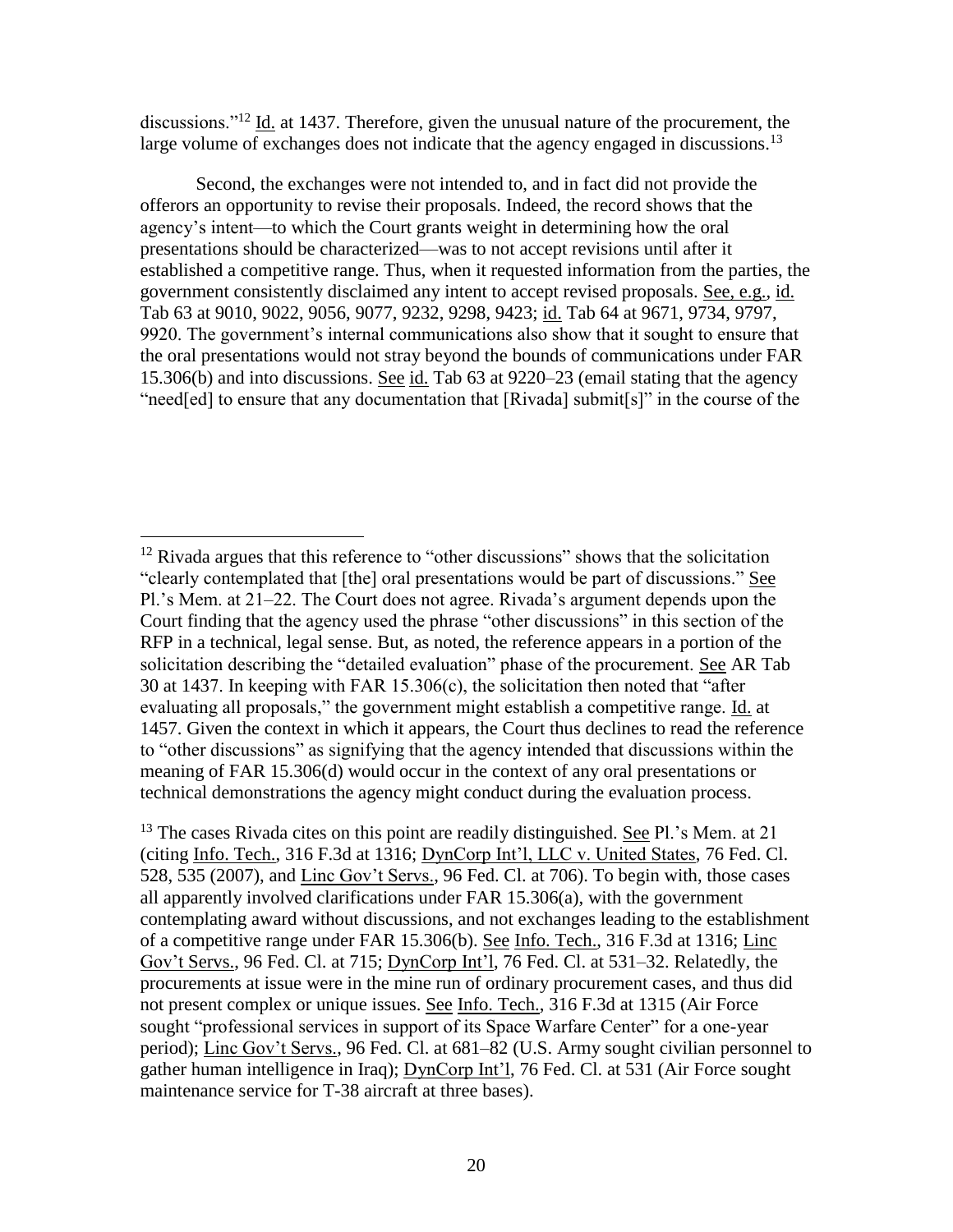oral presentation "does not amend, update, or revise their original proposal submission," and quoting FAR  $15.306(b)$ .<sup>14</sup>

Further, as AT&T points out, language in the agency's instructions regarding the oral presentations closely tracked the language of FAR 15.306(b). See id. at 9216; id. Tab 64 at 9717 (informing the parties that "communications [would] be necessary in order to enhance FirstNet's understanding of the proposal[s], allow reasonable interpretation of the proposed solution[s], and facilitate the evaluation process"; and that the communications "may be considered in rating the proposal[s] for the purpose of establishing the competitive range," but would not "be used to cure proposal deficiencies or material omissions, materially alter the technical or cost elements, impact the overall value proposition of the proposal, and/or revise the proposal"). Thus, the agency clearly did not intend to allow the offerors to revise their proposals through the exchanges and oral communications that occurred during the detailed evaluation phase.

The content of the exchanges also shows that the agency used the exchanges only in service of performing a baseline assessment of the proposals as received, against which future, targeted revisions might occur. As the government points out, the vast majority of the agency's questions were straightforward requests for technical information about ambiguities or gaps in the offerors' proposals. See Def.'s Resp. at 31. Rivada, however, points to isolated questions that asked the offerors to "talk about" certain aspects of their proposals. See Pl.'s Mem. at 22 (citing AR Tab 58 at 8685, 8700, and AR Tab 62 at 8965, 8968). Despite this locution, the questions Rivada identifies all sought information about the parties' proposals as they existed. That is, the agency did not ask the offerors to supply new information from outside the four corners of their proposals. See AR Tab 58 at 8685 ("[T]alk about the proposed sequence and timing . . . pursuant to Rivada's proposed Integrated Master Schedule[.]"); id. at 8700 ("Based on your proposed solution, talk about  $\dots$  :"); id. Tab 62 at 8965 ("Please talk about your current rationale  $\dots$ "); id. at 8968 ("T]alk about AT&T's proposed resource strategy . . . .") (all emphasis added).

Rivada also charges the agency with allowing AT&T to revise its proposal in response to two questions related to its proposed Band 14 coverage. See Pl.'s Mem. at 22–23. It is apparent to the Court, however, that the agency asked these questions to permit it to resolve an ambiguity in AT&T's proposal about the geographic extent of AT&T's proposed network. See AR Tab 62 at 8936–37 (requesting a clarification regarding how AT&T calculated the land area that would be covered by Band 14); id. at 8956 (noting a discrepancy between AT&T's Band 14 map and its description of the extent of its Band 14 coverage). Specifically, the ESRI and MapInfo files AT&T submitted with its proposal showed that AT&T's Band 14 coverage would extend to

 $\overline{a}$ 

 $14$  The Court notes that due to an apparent continuity error in the administrative record, the text of this email is found on pages 9220 and 9223 of Tab 63, while pages 9221 and 9222 appear to contain the text of an attachment.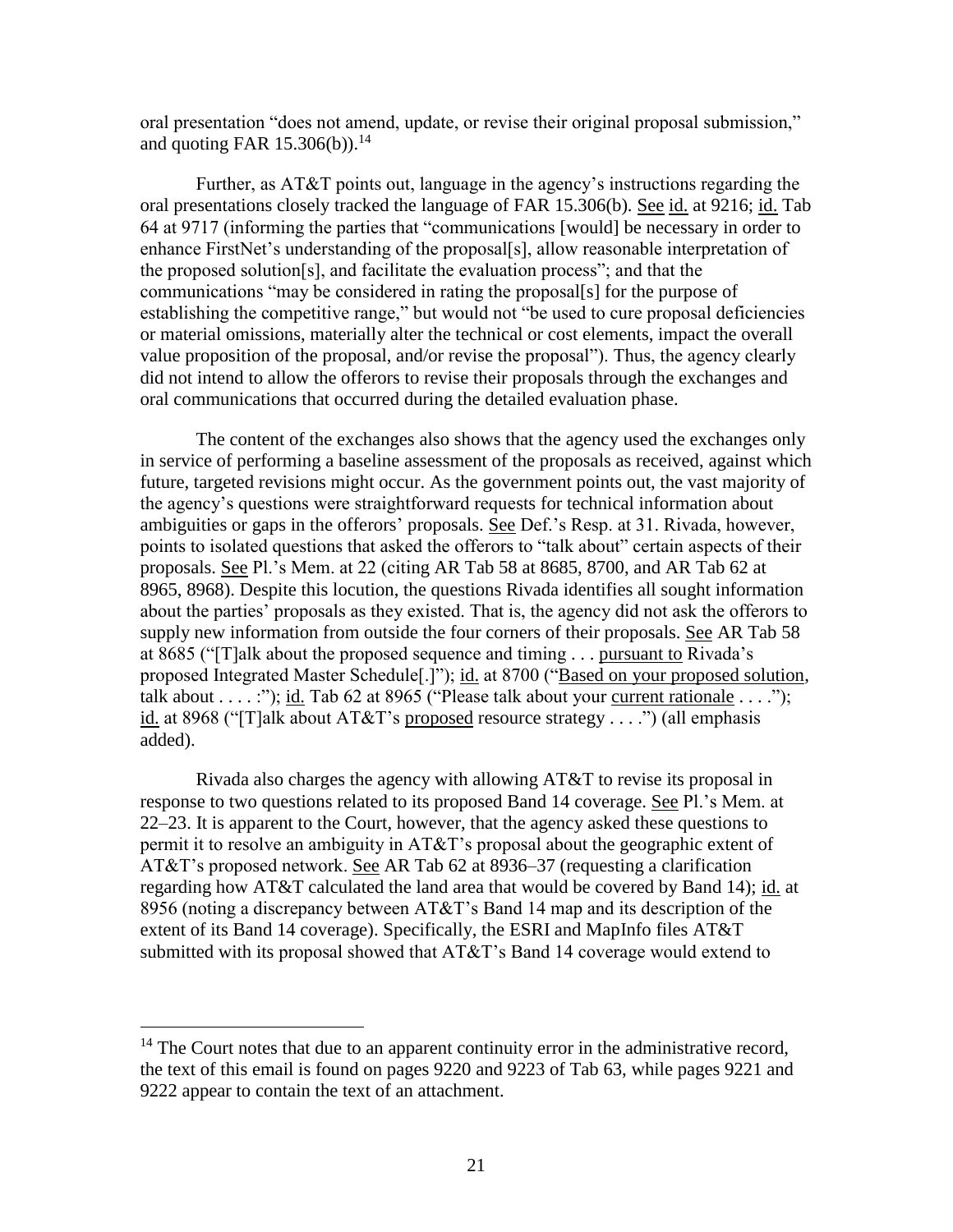[...]. See id. at 8936–38. In its technical response, however, AT&T stated that figure at  $[\ldots]$ . See id.

AT&T responses to the agency's questions explained that the discrepancy resulted from its inadvertent failure to account in its technical response for [ . . . ] that were included in its maps. See id.; see also id. at 8956. Rivada contends that AT&T's responses "reflect[ed] changes to its proposal to add information it failed to include in its proposal originally." Pl.'s Mem. at 23 (emphasis omitted). But as the Federal Circuit has observed, "[a]ny meaningful clarification . . . . require[s] the provision of information," and there is "no requirement" that the information provided "not be essential for evaluation of the proposal." Info. Tech., 316 F.3d at 1323; see also Office Depot, Inc. v. United States, 95 Fed. Cl. 517, 543–44 (2010). Here, AT&T's responses simply made clear that the omission of the [ . . . ] from one part of its proposal caused the internal inconsistency identified by the agency. The agency thus did not seek a proposal revision; nor did AT&T provide one.<sup>15</sup>

Finally, Rivada claims that the agency also permitted it to revise its own proposal before establishing the competitive range. Pl.'s Mem. at 24–25. Specifically, it contends that the agency's evaluators changed their initial determinations about two aspects of Rivada's proposal following its oral presentation: its proposed Local Control solution and its proposed Public Safety Entity Home Page. See id. The record shows, however, that the information Rivada provided clarified the intent of its original proposal, rather than revising it. See AR Tab 56 at 2:10:13–2:11:25 (Rivada explaining during its oral presentation that  $[-, 1]$ ; id. Tab 67 at 10113 (noting that Rivada's oral presentation clarified that it had proposed  $[\ldots]$ .

Because the agency neither intended to accept proposal revisions nor permitted the offerors to revise their proposals, its exchanges with the offerors did not amount to

<sup>&</sup>lt;sup>15</sup> Indeed, after receiving AT&T's explanation, the SSEB evaluated AT&T under the "Coverage and Capacity Maps and Statistics" subfactor using [ . . . ]. See AR Tab 68 at 10233 (noting that AT&T's highly acceptable rating in that subfactor was "based on the original [i.e., lower] data supplied in AT&T's proposal submission"). Thus, the SSEB found AT&T's proposal "highly acceptable" under that subfactor even using a figure that was less favorable to AT&T. See id. at 10226, 10233. In the competitive range determination, on the other hand, the SSA mentioned the clarified figure, which included  $[\ldots]$ , when discussing the risk presented by the total area covered by AT&T's network. See AR Tab 70 at 10403 (stating that AT&T "proposed to provide Band 14 coverage [ . . . ]"). But because AT&T's response merely clarified a discrepancy in its proposal, the SSA's reasoning did not rest on a change to AT&T's proposal, but on information that was in AT&T's proposal from the start.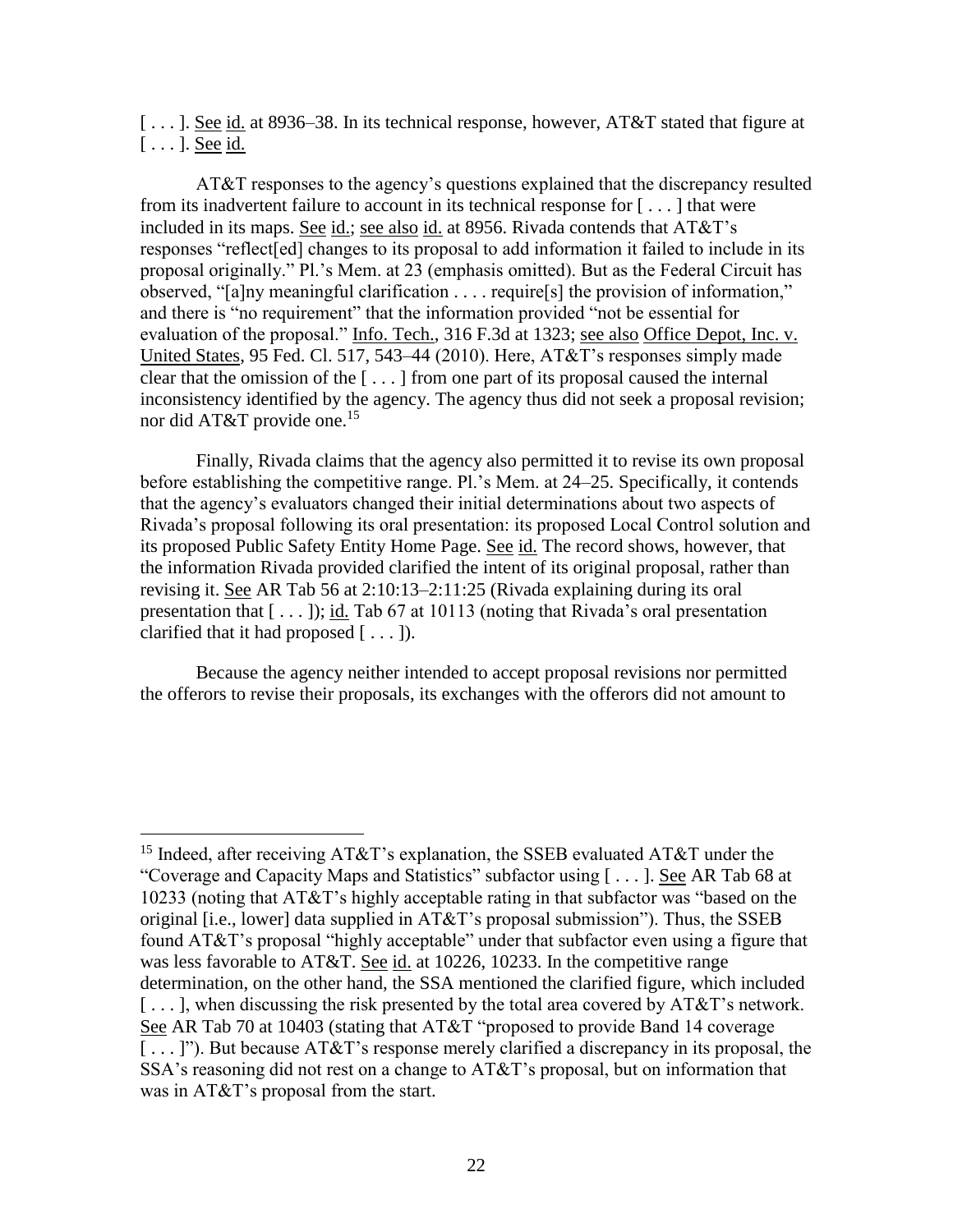discussions. Accordingly, the Court concludes that the agency engaged only in communications with the offerors, not discussions.<sup>16</sup>

# **B. Whether the Government Erred in Eliminating Rivada from the Competitive Range**

Rivada also argues that the agency erred in several ways when it eliminated Rivada from the competitive range. As discussed below, each of Rivada's arguments lacks merit.

# **1. The Agency's Evaluation of Rivada's Plan to Monetize Excess Capacity**

Rivada first claims that the competitive range determination was flawed because the government "unreasonably focused" on just one aspect of its plan to sell excess spectrum capacity—namely, its [...]. Pl.'s Mem. at 34. As noted above, the SSA concluded that Rivada's plan to sell excess capacity "create[d] a significant risk of unsuccessful performance under the contract." AR Tab 70 at 10394. The SSA observed that "[u]nder the Rivada model, Rivada requires a robust, wholesale market in which customers will purchase FirstNet's Band 14 excess spectrum capacity." Id. Thus, if the "wholesale marketplace, coupled with Rivada's [ . . . ], fail[ed] to gain traction with wholesale customers," then "Rivada's proposed business plan for the contract will fail." Id. In the SSA's view, however, "Rivada's proposal did not adequately demonstrate that its proposed wholesale marketplace or [ . . . ] would be adopted by potential customers." Id. Thus, Rivada's approach "create[d] a significant risk of unsuccessful performance under the contract." Id.

In reaching this conclusion, the SSA relied on the SSEB's assessment of Rivada's proposal, in which the SSEB concluded that there was a significant risk that Rivada's wholesale revenue projections were too rosy, even leaving aside Rivada's proposed [...]. See id. Tab 67 at 10178–79 (observing that Rivada's proposal relied on questionable projections of  $[\dots]$  and  $[\dots]$ ). Rivada does not challenge the reasonableness of the SSEB's assessment of risk with respect to its wholesale market projections. Nor could it. In fact, the Price Evaluation Team determined that "Rivada would need to capture approximately  $[\dots]$  of the wholesale market by  $[\dots]$  in order to achieve its projected revenue from excess network capacity if the MVNO market (with expected growth) served as Rivada's only purchasers of excess network capacity." Id. at 10181.

The record thus plainly contradicts Rivada's argument that the SSA "ignored Rivada's proposed traditional wholesale approach entirely." Pl.'s Reply at 21; see also Pl.'s Mem. at 34–35. Rather, the SSA concluded that Rivada's proposal was risky based

 $\overline{a}$ 

<sup>&</sup>lt;sup>16</sup> Because the Court has determined that the agency did not conduct discussions with the offerors, it does not reach Rivada's arguments that the discussions were misleading and not meaningful.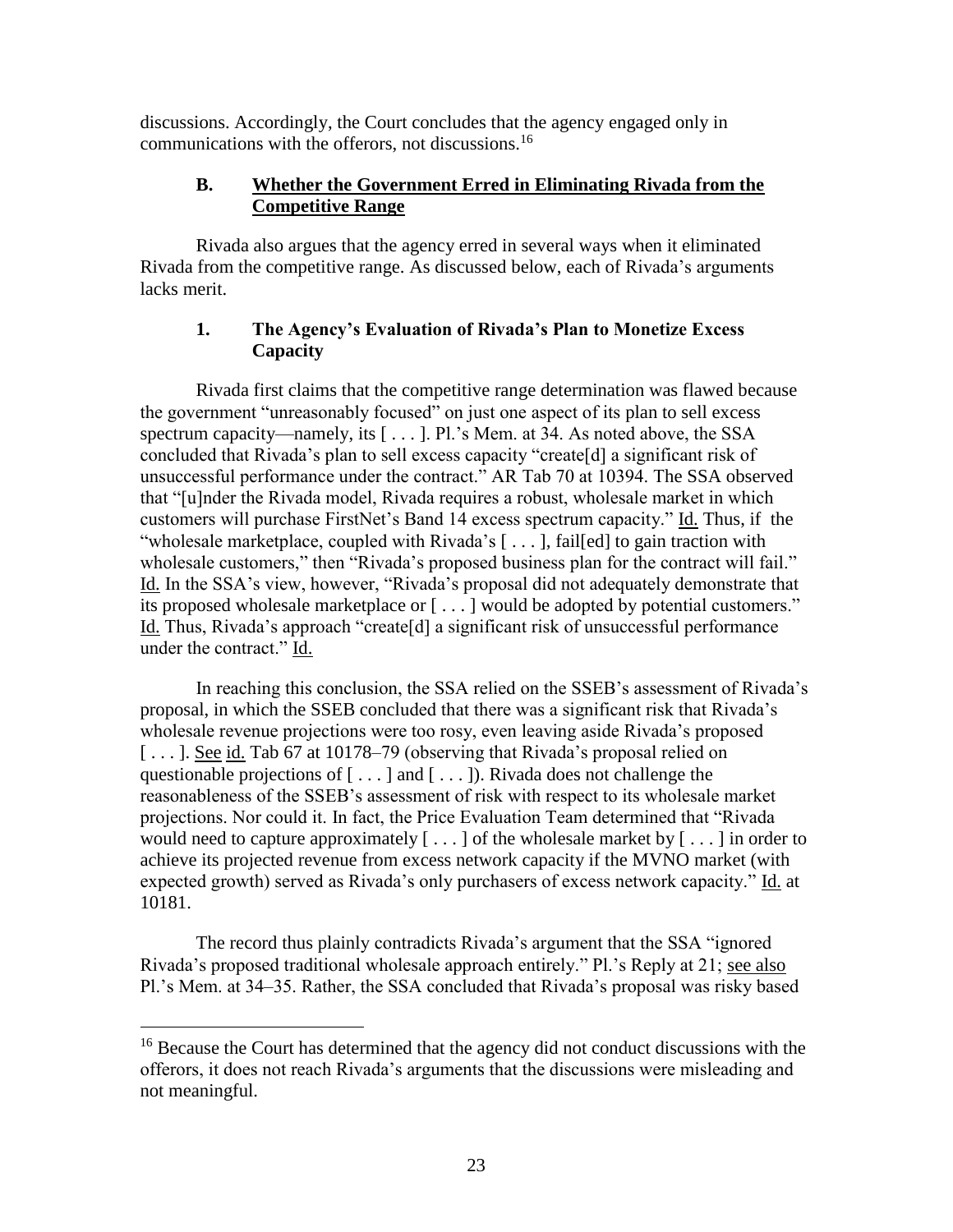on an express finding that its proposal "did not adequately demonstrate that its proposed wholesale marketplace or  $[\dots]$  would be adopted by potential customers."<sup>17</sup> AR Tab 70 at 10394 (emphasis added).

Similarly, Rivada's argument that the agency "interjected an unstated evaluation criterion that no offeror could rely on the sale of excess capacity on the wholesale market" mischaracterizes the SSA's reasoning. The SSA merely found that the degree to which Rivada's proposal depended on projected (but questionable) wholesale market sales presented a significant risk of unsuccessful performance. Nothing about that reasoning suggests that the agency would have rejected out-of-hand a proposal that relied on a more reasonable set of wholesale market projections, or a different mix of wholesale market sales and other sources of revenue.

In sum, Rivada's objections to the SSA's risk determination with respect to its plans to sell excess capacity are without merit.

## **2. The Agency's Evaluation of Rivada's Debt Financing Plan**

Rivada also complains that the agency erred in identifying Rivada's reliance on substantial, unconfirmed debt financing as a deficiency in its proposal. As noted, the SSA determined that, to successfully perform the contract, Rivada would need to "obtain substantial third-party funding." Id. He concluded, however, that Rivada "did not provide acceptable evidence demonstrating that it could obtain" such financing. Id.

The SSA's determination rested on the SSEB's analysis of the financial sustainability of Rivada's proposed solution. See id. Tab 67 at 10070–76. In particular, the SSEB assessed the "[d]etails of source funding or financing to support the NPSBN." Id. at 10072. Among other sources, Rivada "propose[d] to secure approximately  $[\ldots]$ ." Id. To demonstrate its ability to secure that debt, Rivada "provided 'highly confident' letters from nine financial institutions." Id.

According to the SSEB, these letters "represent[ed] the banks' confidence in [their] ability" to secure financing for Rivada. Id. But they also included numerous conditions and caveats. In particular, the letters specified that the banks' willingness to provide the financing [ . . . ]. Id. Further, the SSEB observed that the letters stated that [...]; noted that the banks [...]; and did not [...]. Id. In light of these conditions and caveats, the SSEB determined that the letters, on their faces, did not constitute "an acceptable commitment to provide financing for Rivada" under FAR 9.104-3(a), which states that "[a]cceptable evidence normally consists of a commitment or explicit arrangement[] that will be in existence at the time of contract award." Id. at 10073.

<sup>&</sup>lt;sup>17</sup> Rivada's argument that the SSEB report "provides no reason to question Rivada's proposal to utilize the traditional wholesale model" is similarly off base. See Pl.'s Reply at 21. The SSEB expressly found that Rivada's proposal relied on two assumptions that it found questionable: that  $[\ldots]$ , and that  $[\ldots]$ . See AR Tab 67 at 10178–79.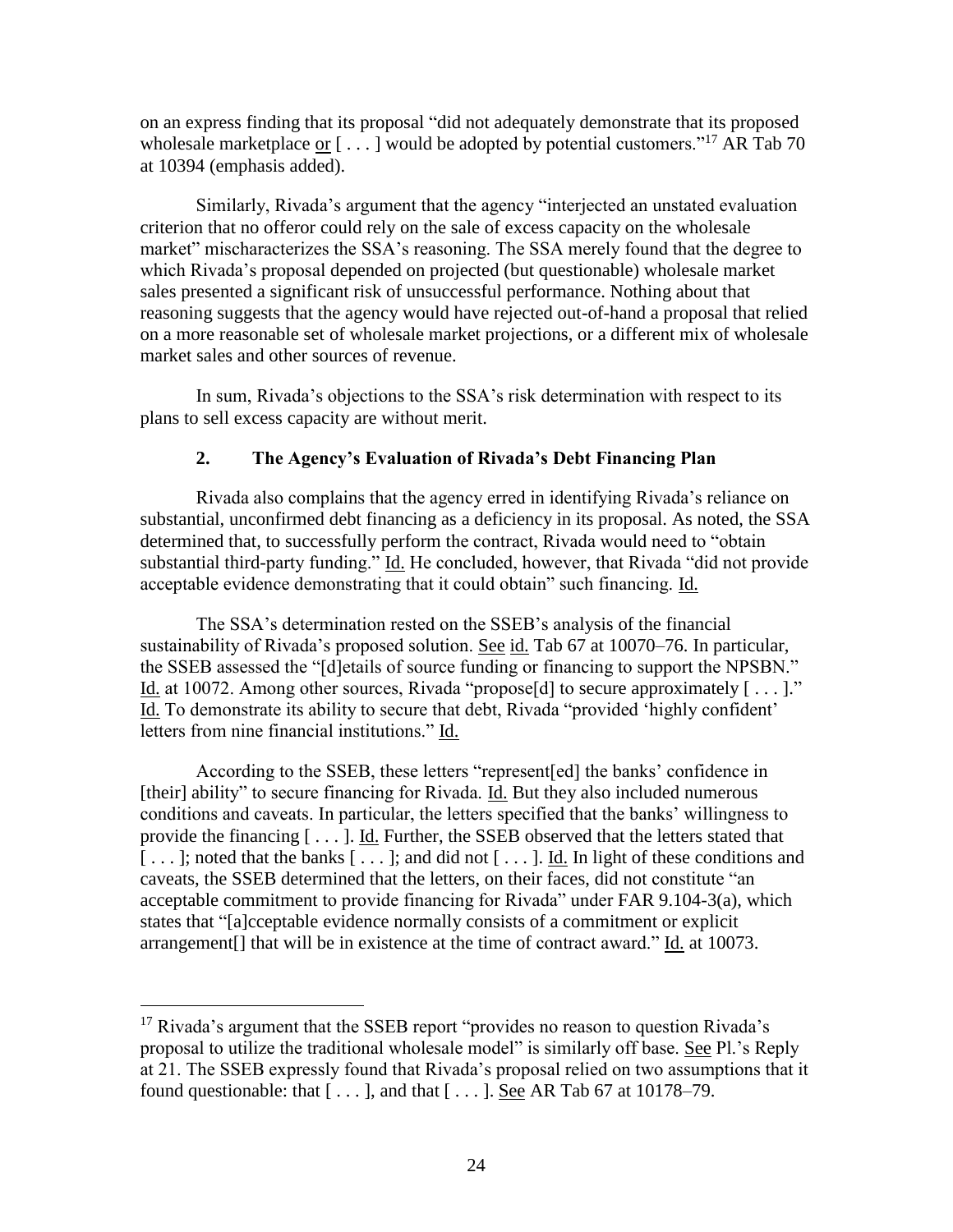Further, the existence of the conditions concerned the SSEB because it found reason to doubt that the banks would, in fact, be willing to lend money to Rivada once they had completed their due diligence. Thus, the SSEB expected that "[p]otential lenders m[ight] require [ . . . ] in order to reduce the risk associated with debt financing." Id. Rivada's proposal, however, included [ . . . ]. Id.

Moreover, the SSEB believed that Rivada would "likely face significant challenges in collateralizing the assets related to the NPSBN contract to obtain the necessary financing" because the solicitation expressly "state[d] that NPSBN assets are not to become subject to any mechanic's or vendor's lien" and required that FirstNet, not the contractor, "remain the spectrum licensee post-award." Id. These provisions would "limit Rivada's ability to offer the FirstNet contract as collateral, or otherwise offer to transfer control of the network in order to support its ability to acquire acceptable financial funding." Id.

Rivada does not engage with the substance of these concerns. Rather, it posits broadly that the agency "wrongly rejected Rivada's 'highly confident' letters because they were not 'firm commitments' to provide financing." Pl.'s Mem. at 37. This misstates the essential basis for the SSA's conclusion, which was not that the presence of conditions in the letters, standing alone, made Rivada's proposal too risky. Rather, the SSA was reasonably concerned that, based on Rivada's financial situation and the restrictions in the solicitation, there was an unacceptably high likelihood that the banks might invoke those conditions, leaving Rivada without the financial capacity to even begin performance on the contract. Had the highly confident letters been paired with [...], for example, or if Rivada's strategy for monetizing excess capacity were sound, the agency may well have reached a different conclusion.

The Court is likewise unpersuaded by Rivada's claim that the agency's decision amounted to the application of an unstated criterion effectively prohibiting any reliance on debt financing. See id. at 38–39. As described, the agency's conclusion rested on two grounds: that Rivada would be unable to perform unless it obtained "substantial" debt financing, and that it failed to provide acceptable evidence that it could obtain that financing. AR Tab 70 at 10394. Had Rivada relied on debt financing to a lesser extent, or had it demonstrated a higher likelihood of obtaining that financing, the agency might have rated it differently. Rivada's argument thus lacks merit.

#### **3. The Agency's Evaluation of Rivada's Proposed Teaming and Subcontracting Relationships**

Rivada next contends that the agency erred by assigning it a significant weakness based on its "lack of executed agreements with the proposed members of [its] team." Pl.'s Mem. at 40 (quoting AR Tab 70 at 10395). Specifically, the SSA observed that Rivada "lack[ed] . . . executed agreements with the proposed members of the Rivada team for their respective scopes of work in the construction and operation of the NPSBN." AR Tab 70 at 10395. Of particular importance, the SSA noted that "[a]lthough Rivada's solution identifie<sup>[d]</sup> the use of  $[\ldots]$ , it d<sup>[id]</sup> not have an executed agreement in place to support this strategy." Id. According to the SSA, because "the formal commitments by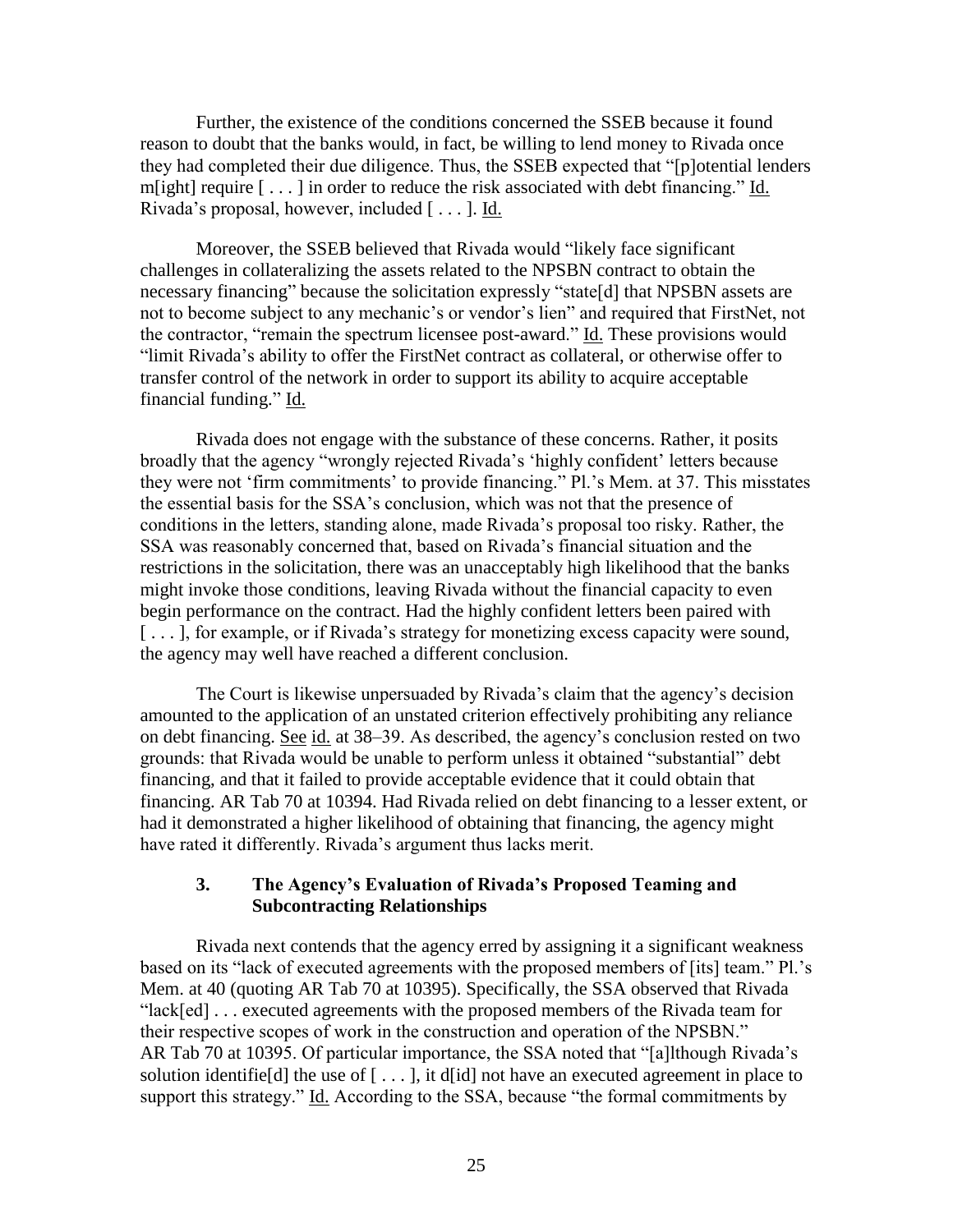Rivada's partners" would not be in place until after the award, the agency "would have to take on faith that Rivada [would be] able to reach final agreement with its partners in a timely manner and without impacting the NPSBN program or timeline." Id.

Rivada's primary argument on this point—that the SSA wrongly imposed a "requirement" that Rivada have in place "executed subcontracts" pre-award oversimplifies the agency's basis for assigning it this significant weakness. The SSEB report (on which the SSA relied) shows that the agency viewed Rivada's lack of executed subcontracts as but one symptom of an underlying problem: that Rivada's "proposed teaming agreements . . . fail[ed] to demonstrate any incentives or negative consequences in order to ensure the operation of the company to successfully build, deploy, and maintain the NPSBN." Id. Tab 67 at 10053–54.

Thus, of the five members of Rivada Mercury, LLC, [ . . . ]. Id. at 10054. Based on this lack of accountability, the SSEB concluded that [ . . . ]. Id. These concerns relate not to subcontracts that Rivada might eventually execute with the teaming members, but to the nature of the teaming agreements themselves. Had the teaming agreements bound the partners to one another and to the project in a more meaningful fashion, the agency might have had more confidence in the contributions each teaming member would make to the NPSBN's success.

The SSEB expressed similar qualms about Rivada's arrangement with [ . . . ]. See id. at 10055. Thus, it found that Rivada's "proposal indicated a stronger and more pervasive relationship  $[\dots]$  than appear[ed] to be actually provided in the  $[\dots]$ teaming agreement or Rivada's response to clarification questions regarding th[e] relationship." Id. For example, while Rivada represented in its proposal that it was "[w]orking with  $[\dots]$ ," Rivada's teaming agreement with  $[\dots]$  was  $[\dots]$ . Id. (internal) quotation omitted). Further, although the proposal stated that " $[\dots] \dots$  will facilitate the seamless adoption of the NPSBN by  $[\dots]$ 's customers," the SSEB determined that there was, in fact,  $[\ldots]$ . Id. Given the crucial role  $[\ldots]$  would play during the build-out phase, the SSA's decision to assign Rivada a significant weakness based on [ . . . ]'s lack of an obligation was clearly justified.<sup>18</sup>

 $\overline{a}$ 

 $18$  Relatedly, Rivada contends that the agency erred by assigning it a weakness for failing to ensure that public safety users would [ . . . ] while overlooking a similar failure in AT&T's proposal. Pl.'s Mem. at 51–53. This argument also lacks merit. Under Rivada's proposal, the government could not be assured that [ . . . ]. See AR Tab 67 at 10068. Under AT&T's proposal, by contrast, most users would  $[\dots]$ . See id. Tab 68 at 10234 (noting that FirstNet users would  $[\ldots]$ ); id. Tab 59 at 8895 (noting that  $[\ldots]$ "). Further,  $[\ldots]$ , which would  $[\ldots]$ . See id. Tab 68 at 10227. Finally, the agency in fact assigned AT&T a significant weakness based on its failure to  $[\ldots]$  for areas  $[\ldots]$ , which AT&T did not propose to  $[\dots]$ . See id. at 10238 (observing that  $[\dots]$  and that [...]). Rivada's objection thus glosses over the agency's nuanced assessment of the strengths and weaknesses in AT&T's proposal when it came to  $[\dots]$ .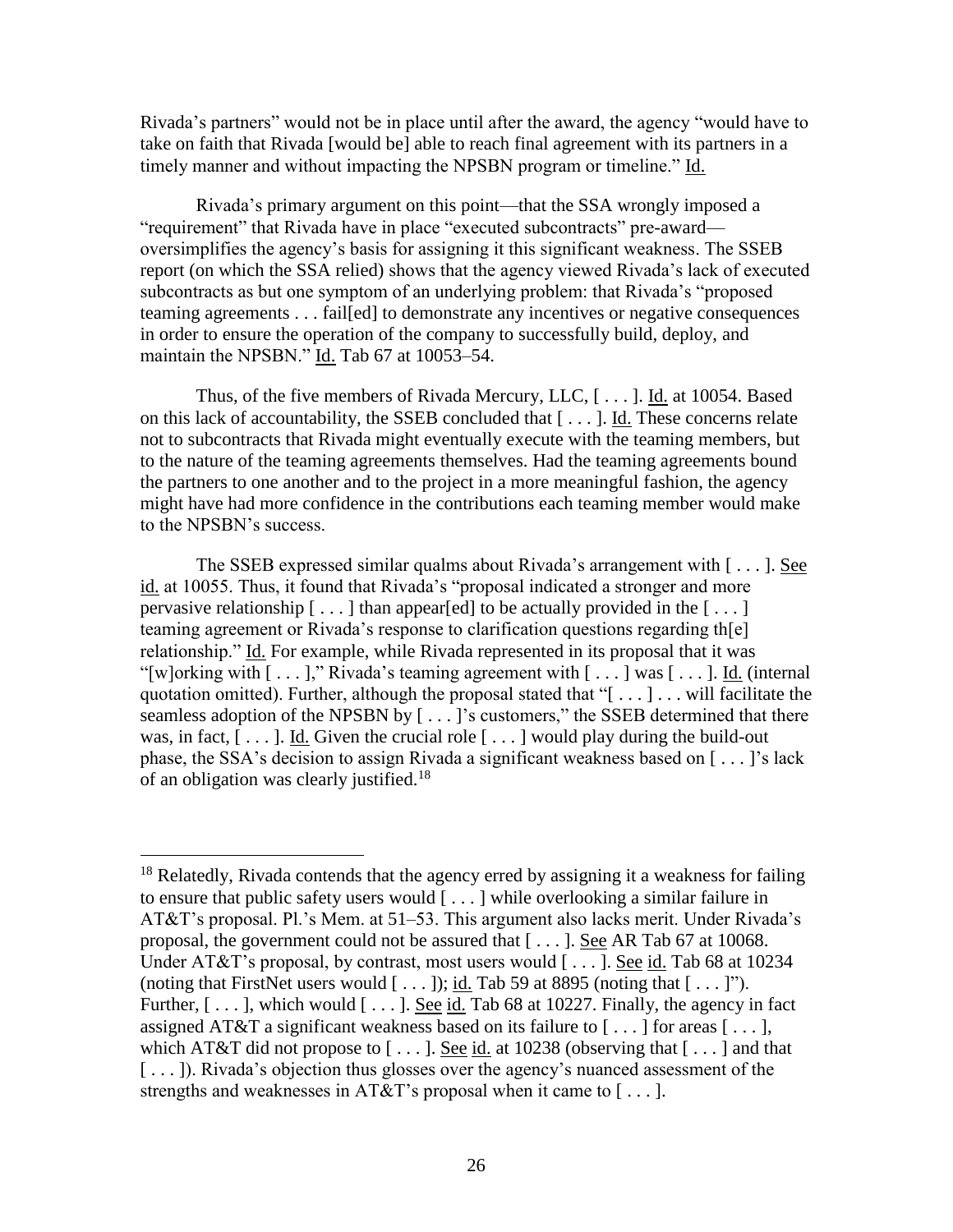Further, Rivada's contention that it received unequal treatment with respect to teaming agreements and subcontracts is entirely without merit. The government and AT&T both acknowledge that AT&T's proposal did not include [ . . . ], and that the SSA viewed this as a weakness. See Def.'s Resp. at 48; Mem. of Points & Authorities in Supp. of Def.-Intervenor AT&T Corp.'s Cross-Mot. for J. on the Admin R. at 45, ECF No. 56- 1; see also AR Tab 70 at 10402. Thus, the agency's treatment of this aspect of the proposals did not differ in kind, but only in the degree of the weakness assigned. See Sci. Applications Int'l Corp. v. United States, 108 Fed. Cl. 235, 273 (2012) ("Whether a concern is considered a Significant Weakness or a Weakness is well within the [agency's] discretion.").

Perhaps more importantly, the agency determined that AT&T "ha[d] the past performance to support its ability to partner with and successfully complete its awarded projects." AR Tab 70 at 10402. Rivada, on the other hand, "possesse[d] few capabilities, staff, or financial resources"; "d[id] not itself have material experience in . . . building and operating a nationwide wireless network"; and lacked any experience in "supervising a project of the size and scope of the NPSBN." Id. Tab 74 at 10446. It was therefore heavily reliant upon subcontractors "for virtually every material aspect of meeting its obligations under the contract." Id. Tab 52 at 5982.

Thus, to successfully complete performance, Rivada would need to enter into hundreds of subcontracts to complete the work it could not perform itself; but it lacked relevant experience managing subcontractors in ordinary settings, let alone in completing projects of this size and complexity. By contrast, because of its own capabilities, AT&T would need to enter fewer subcontracts; at the same time, it already had deep experience managing subcontractors in large-scale projects. Given this disparity, it was reasonable for the government to conclude that AT&T's lack of executed subcontracts posed less of a risk to the NPSBN's success than Rivada's facially similar deficiency.

#### **4. The Agency's Evaluation of Rivada's Band 14 Device Portfolio and its Effect on Rivada's Financial Model**

Rivada also contends that the agency erred in determining that Rivada "did not sufficiently demonstrate a plan to ensure [the] availability of Band 14 devices." Id. Tab 70 at 10395; see also Pl.'s Mem. at 45–47. According to the SSA, Rivada [ . . . ]. AR Tab 70 at 10395. As a result, "public safety users [and] wholesale customers would [ . . . ], which would "negatively impact user adoption." Id. Further, the SSA determined that "convincing device manufacturers to build devices that will operate on Band 14[] will require significant time, expense, and effort." Id. And because the availability of Band 14 devices was "critical to the success of [Rivada's] proposed solution," the SSA concluded that Rivada "w[ould] not be able to sell sufficient spectrum capacity in order to fulfill the requirements of its business plan" if it proved "unable to obtain the necessary Band 14 devices." Id.

The SSA's conclusions reflected shortcomings identified by the SSEB. Thus, the SSEB noted that Rivada's proposal specified only [ . . . ]; that the proposed devices [...]; and that the devices [...]. Id. Tab 67 at 10051. Based on these facts, the SSEB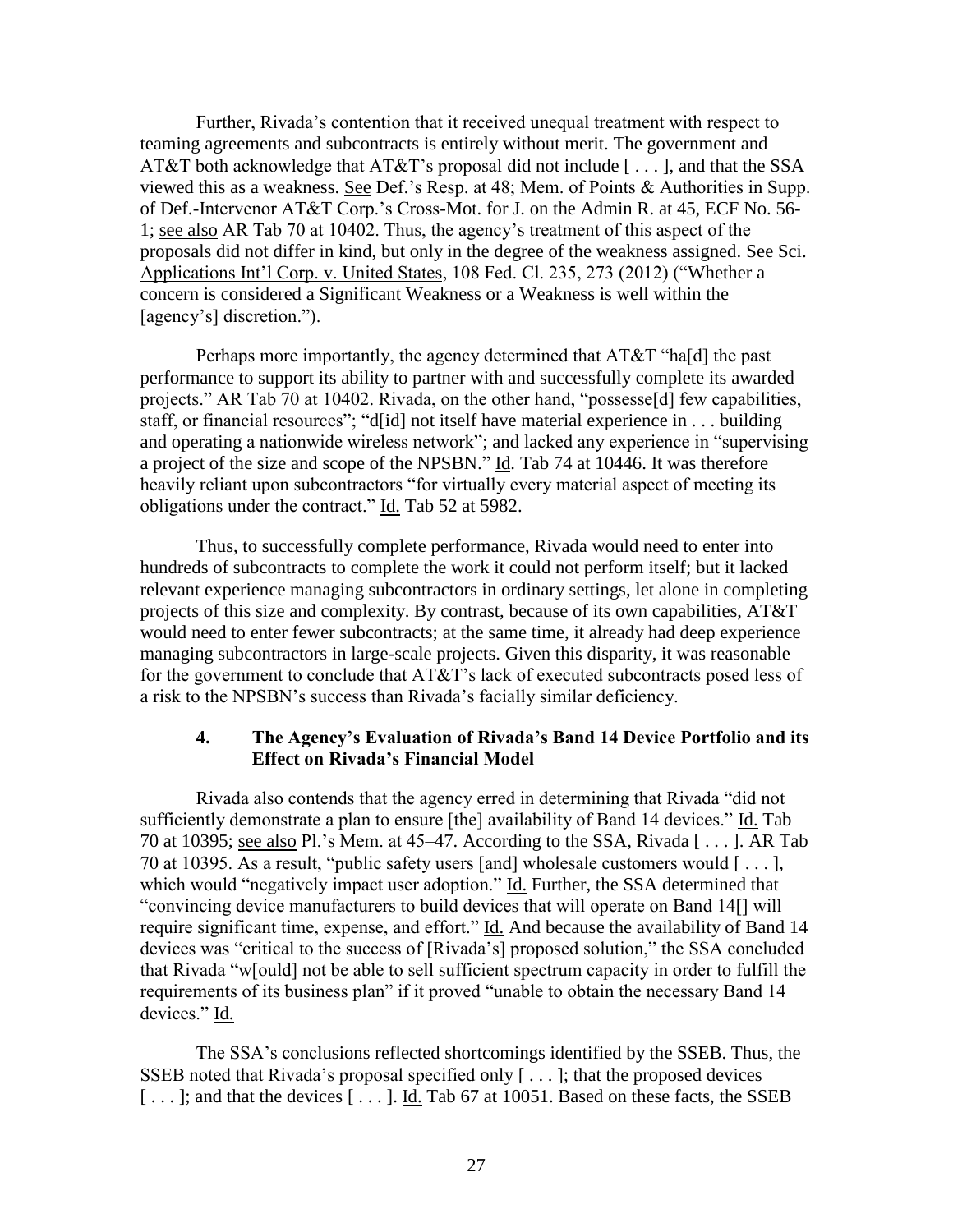concluded that Rivada "failed to demonstrate its ability to drive substantial subscribership and user adoption," and that it had not shown an "ability to meet the objective pertaining to speed to market." Id.

According to Rivada, the agency "ignored the demand side of the equation" in reaching these conclusions. Pl.'s Mem. at 46. In its view, "[t]he primary determinant of whether a device manufacturer will include the capability for a particular spectrum on its consumer devices is whether there is demand in the consumer marketplace for devices with that capability." Id. But the agency did not ignore demand; it concluded that Rivada's device portfolio would suppress demand. The Court finds no reason to disturb this conclusion.

As with its other arguments, Rivada also claims that the agency improperly evaluated AT&T's device portfolio more favorably than its own. Id. at 46–47. But the differences between the proposals are readily apparent. First, because AT&T planned to initially support FirstNet services [ . . . ], FirstNet would immediately "have access to AT&T's  $[\dots]$ ." AR Tab 68 at 10210. The SSEB believed this head start would "help $[]$ to drive early adoption" of the NPSBN. Id. Further, AT&T represented that it was [ . . . ]. Id. This would give customers reason to purchase devices with Band 14 capability before the actual rollout of the Band 14 network. See id.

AT&T also pledged that, after deployment of the Band 14 network began, it would "certify [ . . . ] new Band 14 public safety devices per [ . . . ]," and would ensure that at  $[\dots]$  Band 14 device was  $[\dots]$ . Id. at 10209–10. Finally, AT&T stated that it would  $[\dots]$ . Id. at 10210. The SSEB concluded that AT&T's "existing relationships" with the OEMs "mitigate<sup>[d]</sup> the risk that Band 14 w<sup>[ould]</sup> not be available in consumer mass-market devices in a timely fashion." Id.

Rivada criticizes the agency for "simply assum[ing]" that AT&T could use its existing relationships to "force device manufacturers to include Band 14 capability in new devices." Pl.'s Reply at 36; see also Pl.'s Mem. at 46–47. That was not the agency's conclusion. Rather, the agency judged that AT&T would successfully "drive early adoption" and thus stoke demand for Band 14 devices, which would in turn incentivize manufacturers to produce them. AR Tab 68 at 10210. Using its existing relationships to "mitigate<sup>[]</sup> the risk" that Band 14 devices would not be available "in a timely fashion" was one portion of AT&T's larger plan. Id. Rivada, on the other hand, "failed to demonstrate its ability to drive substantial subscribership and user adoption" and did not show an "ability to meet the objective pertaining to speed to market." Id. Tab 67 at 10051. The agency thus did not treat the proposals unequally. See A-T Sols., Inc. v. United States, 122 Fed. Cl. 170, 183 (2015) ("[O]fferors who are not similarly situated may be treated differently." (citation omitted)); Sci. Applications Int'l, 108 Fed. Cl. at 272 (observing that only "[s]ubstantively indistinguishable deficiencies must be evaluated evenly" (quotation omitted)).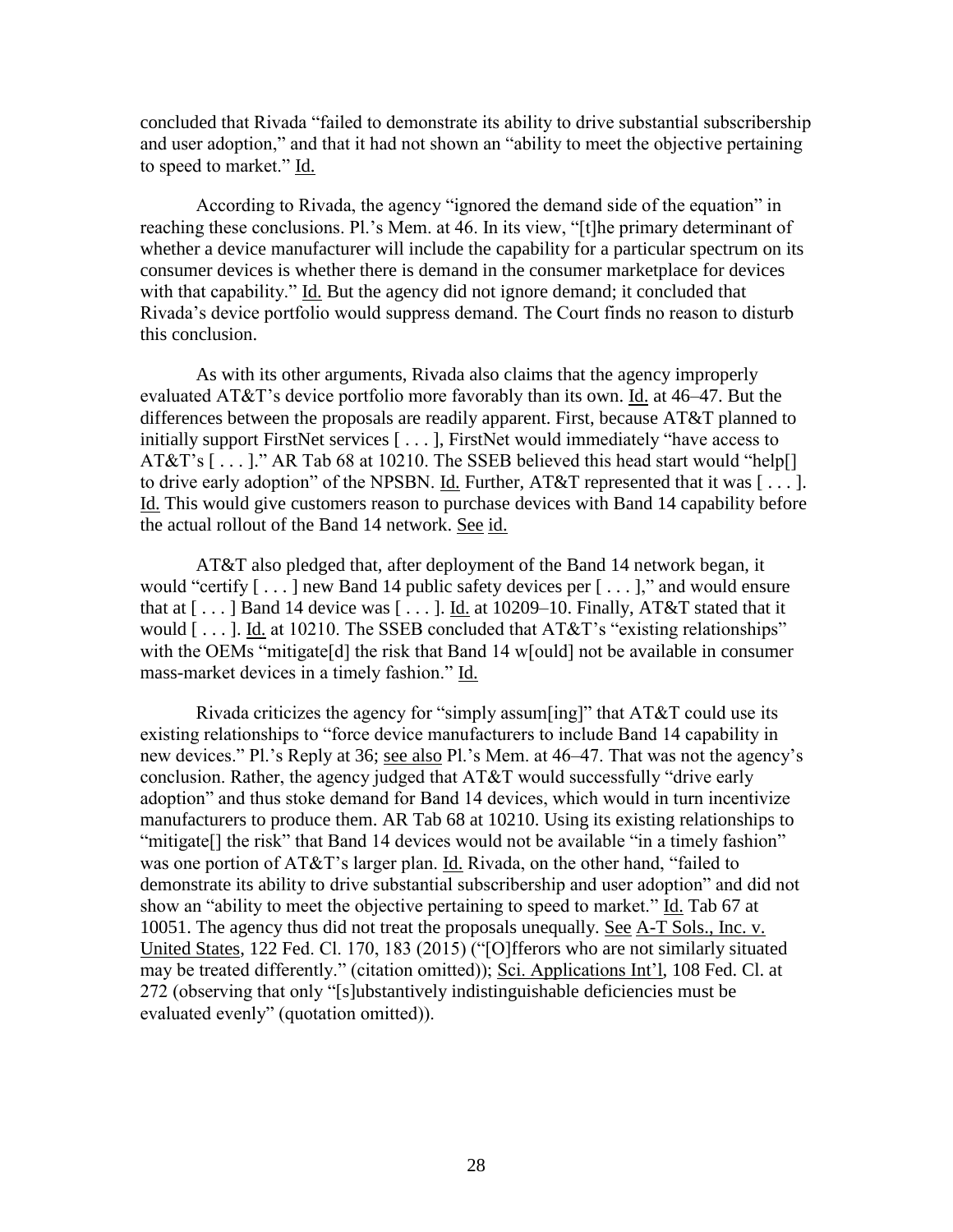#### **5. The Agency's Treatment of Rivada's Proposed Device Connection Targets**

Rivada also claims that the agency erred in determining that Rivada's device connection targets were overstated. The solicitation defined a device connection as "a device on a post-paid contract with an eligible NPSBN user that has been generating billable revenue for three consecutive months." AR Tab 30 at 1303. In its proposal, Rivada counted as device connections [ . . . ]. See id. Tab 58 at 8733 (describing such connections as "over-the-top" connections).

The SSA determined that [...] was "inconsistent with FirstNet['s] interpretation[]" of the term "device connection." Id. Tab 70 at 10395. He based this conclusion on the SSEB's interpretation of the term "device connection," under which "a public safety entity whose data traffic from an end user device does not traverse both the Band 14 core and RAN is not considered to be a connection on the NPSBN." Id. Tab 67 at 10062.

The Court finds the agency's interpretation reasonable. When interpreting a solicitation provision, the court assesses the "plain and ordinary meaning" of the provision's terms considered in the context of "the solicitation as a whole." Banknote Corp. of Am., Inc. v. United States, 365 F.3d 1345, 1353 (Fed. Cir. 2004) (citing Coast Fed. Bank, FSB v. United States, 323 F.3d 1035, 1038 (Fed. Cir. 2003)). The court "interpret[s] [the provision] in a manner that harmonizes and gives reasonable meaning to all of [the solicitation's] provisions." Id. (citation omitted); see also Contract Servs. Inc. v. United States, 104 Fed. Cl. 261, 274–75 (2012) Linc Gov't Servs., 96 Fed. Cl. at 708; Masai Techs. Corp. v. United States, 79 Fed. Cl. 433, 443 (2007).

As noted, the solicitation defined a "device connection" as a connection made by "an eligible NPSBN user that has been generating billable revenue for three consecutive months." AR Tab 30 at 1303. The critical term in this definition is "eligible NPSBN user," which the solicitation did not define. Under the plain meaning of the terms, an "NPSBN user" is someone who uses the network itself—i.e., its physical architecture.

Further, the solicitation as a whole supports this reading of the term, as the government's financial and public safety objectives both depend on widespread use of the network itself. Thus, as noted, Congress authorized FirstNet to collect user fees from "each entity  $\ldots$  that seeks access to or use of the [NPSBN]." See 47 U.S.C. § 1428(a)(1). Rivada, however, does not argue that it proposed to charge a fee to [ . . . ]; even it if did, or even if it charged a fee for [ . . . ], such intermittent income would not create the type of sustained revenue stream contemplated by Congress and the agency.

Moreover, the agency's public safety objectives depend upon the actual use of the Band 14 network infrastructure. Concentrating public safety communications in Band 14 is a crucial step toward remedying the lack of interoperability that presently hampers communications between different public safety entities. Counting users of  $[\dots]$  as "device connections" does nothing to further this goal.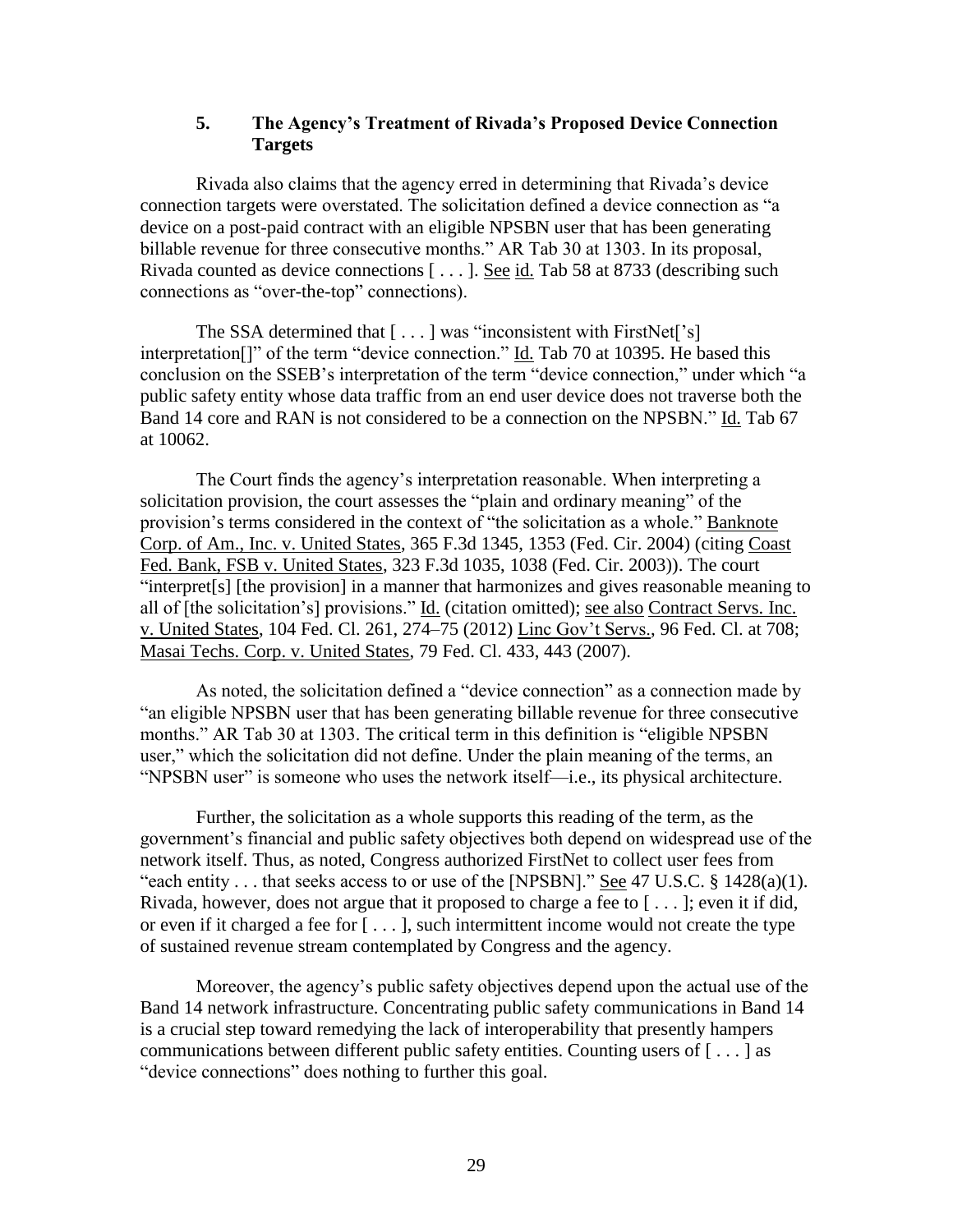In short, the plain meaning and the context of the solicitation as a whole both support the agency's exclusion of "entit[ies] whose data traffic from an end user device does not traverse both the Band 14 core and RAN" from the definition of a "device connection" under the solicitation. Accordingly, the agency did not err in assigning Rivada a weakness with respect to its device connection targets.

#### **6. The Agency's Evaluation of Rivada's Value Proposition**

Rivada also claims that the agency erred in its assessment of the value proposition presented by Rivada's proposal. Pl.'s Mem. at 48–51. The SSA concluded (among other things) that "certain cost elements" within Rivada's proposal were unreasonable. AR Tab 70 at 10397. In particular, he observed that "Rivada's proposed 'Payments to Contractor' amounts . . . [were] materially overstated for [ . . . ] relative to expected costs compared to FirstNet's IGCE." Id.

The SSA based this determination on the SSEB's analysis of Rivada's proposed pricing. See id. Tab 67 at 10169–71. The SSEB found that "Rivada's strategy for pricing of [ . . . ] [was] unbalanced" and thus "potentially pose[d] an unacceptable risk to the project." Id. at 10171. First, the SSEB determined that Rivada's proposed payments of  $[\dots]$  for  $[\dots]$  and  $[\dots]$  for  $[\dots]$  were "a significant departure from the costs expected for such activities associated with the task order[s], as estimated in the IGCE." Id. at 10170. Further, the agency was concerned that if it paid out " $[\dots]$  of the funds available for development of the nationwide elements . . . prior to implementation of the Core network," Rivada "would not have strong incentives and/or sufficient funding to perform on the other contractual elements, including the core network and eventually performance required by the state RAN task orders." Id. at 10171.

Regarding [ . . . ], the SSEB found that Rivada's proposal "to allocate [ . . . ] for [...]...through FOC" constituted "unbalanced pricing" because Rivada "would incur costs higher than payments" through the first five years of the contract. Id. at 10170. This "present[ed] a risk" because Rivada might lack "sufficient funding to support the critical task build-out and operation of the core network." Id.

These determinations were not erroneous or unreasonable. The solicitation informed offerors that the agency would "assess the degree to which proposed payments to the Contractor accurately reflect the effort described in the technical volume as it correlates to the IOC/FOC milestones." Id. Tab 30 at 1456. It also warned offerors that proposals might be rejected if the proposed pricing was "determined to be unbalanced" and "the lack of balance pose[d] an unacceptable risk to the Government." Id. at 1455. In addition, it noted that "[u]nbalanced or unreasonable pricing exists where the price of one or more nationwide or state elements is significantly overstated or understated." Id.

Applying this framework, the agency found that the amount of effort required to complete [ . . . ] did not justify the [ . . . ] in payments allotted for those Task Orders; and, conversely, that [ . . . ] would likely require more than [ . . . ] to complete. Notably, Rivada does not attempt to explain why it would require  $[\ldots]$  to  $[\ldots]$  or  $[\ldots]$  to [...], or why it would require [...] to complete [...]. Rather, it contends generally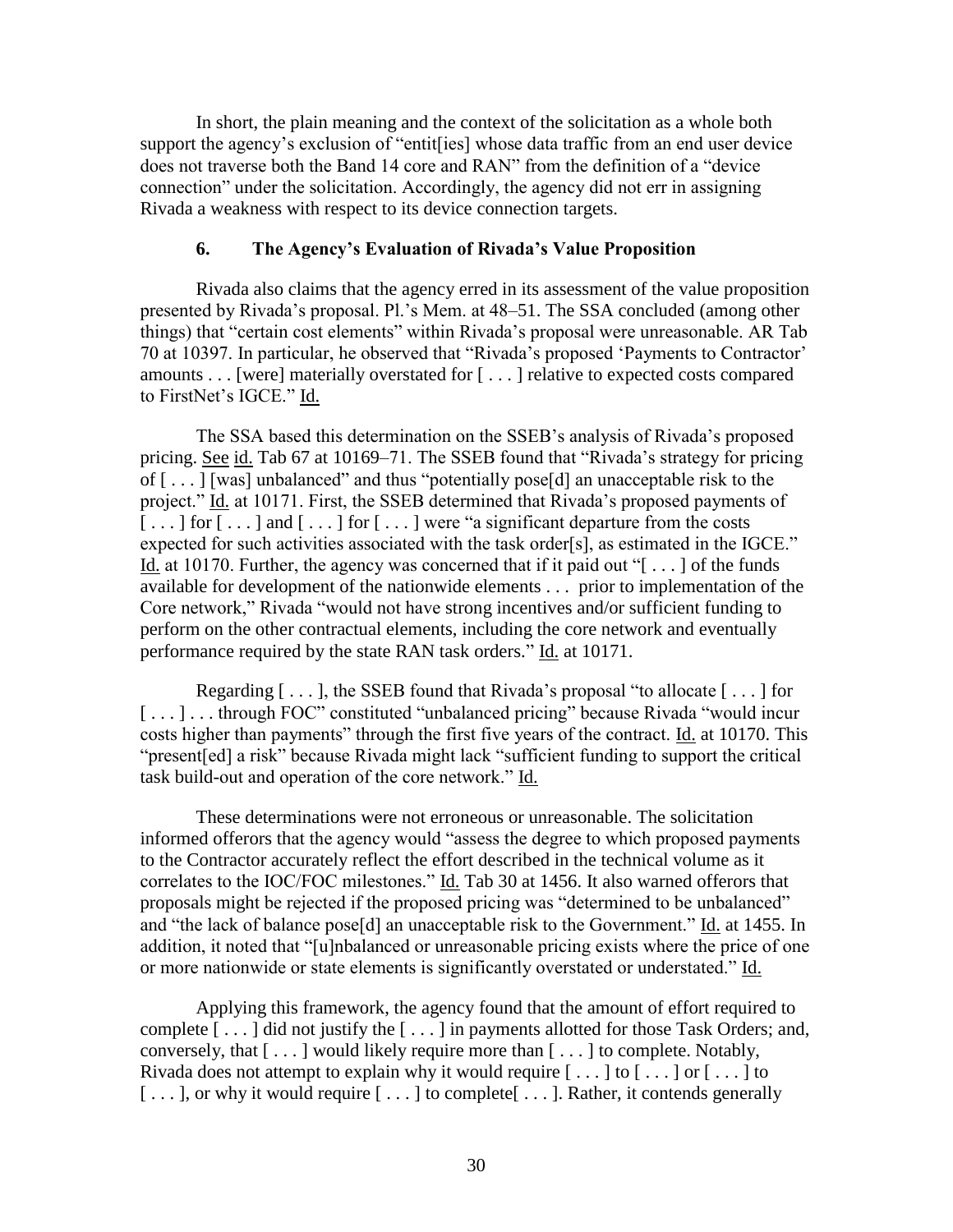that its proposal as a whole "required a substantial capital commitment up front to cover the costs of placing substantial orders for telecommunications equipment," as well as for "network design and site acquisition." Pl.'s Mem. at 49–50. These vague assertions provide no basis for disturbing the agency's conclusions regarding the risks presented by Rivada's cost allocations.<sup>19</sup> And even if the high up-front costs it proposed were justified by Rivada's aggressive build-out plans, the agency would have ample reason to consider the plans themselves a risk to successful completion of the project. Accordingly, the SSA did not err in arriving at his conclusions with respect to the value proposition assessment.

#### **7. Whether the Agency Erroneously Double-Counted Certain Weaknesses**

Rivada's final argument is that the agency improperly assigned it multiple weaknesses within certain subfactors based on a single perceived issue, which "had the effect of double-counting Rivada's evaluated . . . weaknesses." Id. at 54. This argument, too, lacks merit. To begin with, Rivada points to no source of law that stands for the principle it asks the Court to apply—i.e., that an agency may not assign multiple weaknesses within a subfactor based on a single factual predicate. Nor is such a rule compatible with the evaluation criteria the SSEB applied. The SSEB noted that a "weakness" was a "flaw in the proposal that increases the risk of unsuccessful contract performance"; that a "significant weakness" was "a flaw that appreciably increases the risk of unsuccessful contract performance"; and that a deficiency was "a material failure of a proposal to meet a Government requirement or a combination of significant weaknesses in a proposal that increases the risk of unsuccessful contract performance to an unacceptable level." AR Tab 67 at 10045. The agency's explanations show that it assessed multiple weaknesses within subfactors because the shortcomings in Rivada's proposal created multiple distinct risks. For example, under subfactor 2 (Leadership and Program Management), the agency found that Rivada's lack of an executed [...] would "have a negative impact on its speed to market for PSE users," id. at 10057, and also left

 $\overline{a}$ <sup>19</sup> Rivada attempts to undermine the agency's conclusions by arguing that the government's independent cost estimate did not account for the aspects of Rivada's proposal that increased its [ . . . ] costs. See Pl.'s Mem. at 50–51. Citing Alabama Aircraft Industries, Inc.-Birmingham v. United States, 83 Fed. Cl. 666, 696 (2008), rev'd, 586 F.3d 1372 (Fed. Cir. 2009), it contends that "an agency may not rely on its IGCE without first considering whether the offeror has proposed a technical approach that would result in costs different from [those found] in the IGCE." Pl.'s Mem. at 50. Assuming the relevant portion of Alabama Aircraft remains good law, the case does not support Rivada's position. In fact, Alabama Aircraft does not involve an independent cost estimate at all. Rather, the court in that case found that the government erred in a price realism analysis of a proposal because it relied on a flawed assumption about its own needs. See 83 Fed. Cl. at 699–700. Here, the government used the IGCE as a benchmark and found that the individual characteristics of Rivada's proposal did not justify its departures from the government's estimated prices. See AR Tab 67 at 10170. This approach was not erroneous.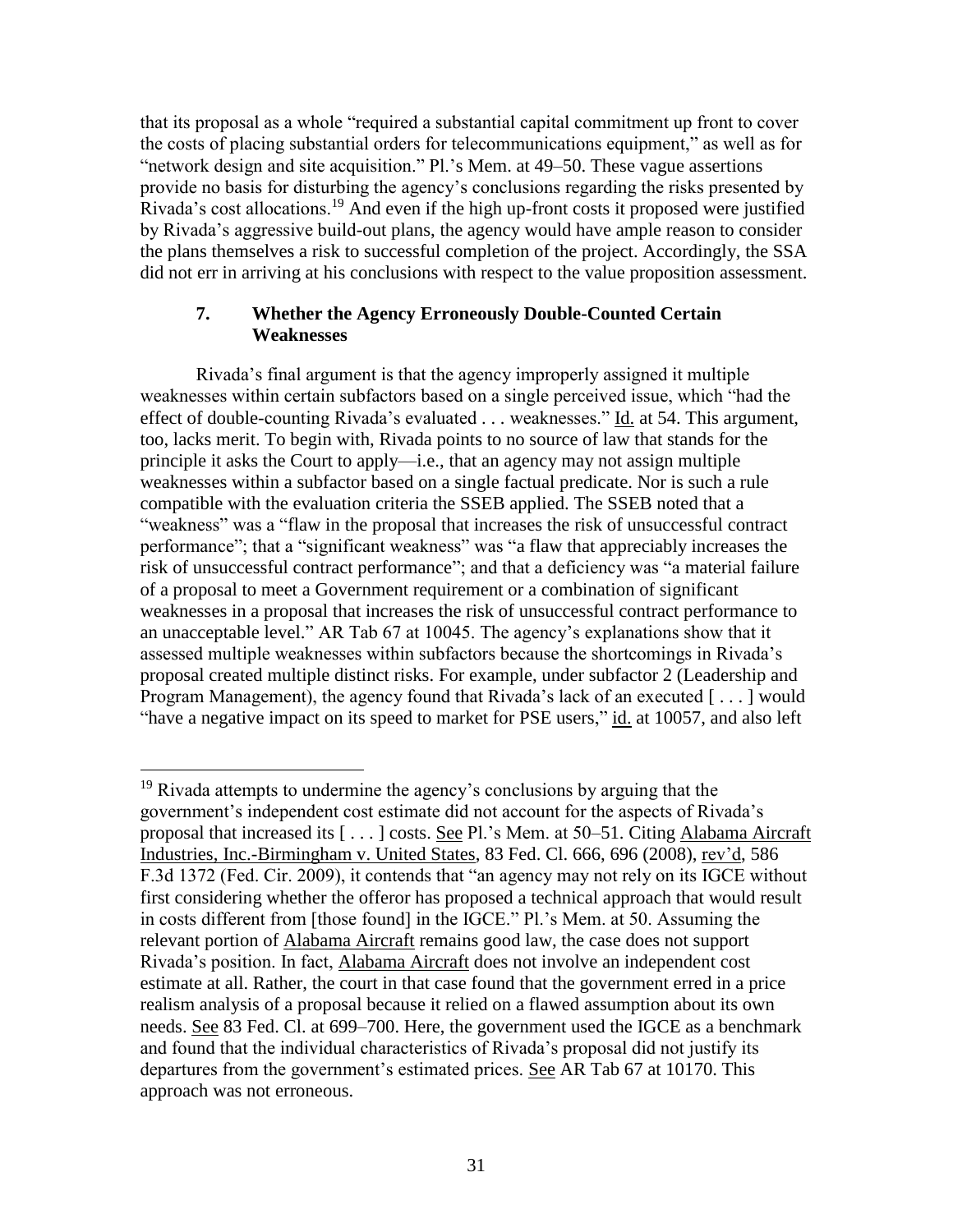the agency unsure whether Rivada could "achieve user adoption targets [or] meet the financial sustainability objective," id. at 10060.

Similarly, under subfactor 3 (Public Safety Customer Acquisition), the lack of an executed [...] created two distinct risks. First, absent an executed agreement, there was a risk that Rivada would "not have the ability to provide [ . . . ] service upon award." Id. at 10067. Second, even if Rivada could provide service upon award, the agency was unable to assess whether "monthly invoice[s] . . . loaded with incremental and other costs" would discourage public safety users from adopting the service because Rivada's proposal had no information about "pricing for [ . . . ], volume discounts, unlimited data plans, or roaming or LMR interoperability costs." Id. at 10067–68. In short, it was not irrational for the SSEB to identify multiple types of risks within a single subfactor that flowed from critical flaws in Rivada's proposal.

Further, the SSA did not make the competitive range determination by mechanically compiling the weaknesses identified by the SSEB and then eliminating those proposals that in his view had too many. Indeed, he specifically noted that "the number of strengths, weaknesses, and/or deficiencies is not controlling." Id. Tab 70 at 10396. Instead, he digested the SSEB's report and weighed the aspects of Rivada's proposal that were considered strengths against those that led to weaknesses and/or created risk. In conducting this sort of assessment, it is unsurprising that a single issue might result in more than one type of risk to successful contract completion. For example, Rivada's lack of executed teaming and subcontracting agreements presented two different types of risk: first, that Rivada might not have the financial resources to complete the project; and second, that even if Rivada had enough funding, it might lack the technical capacity to build the nationwide network it proposed. See id. at 10395; id. Tab 67 at 10058–59. The SSA thus did not err in considering the different ways in which individual facets of Rivada's proposal might affect its ability to perform the contract.

\* \* \* \* \* \* \* \* \* \* \* \* \* \* \* \* \* \* \* \* \* \* \* \*

In sum, Rivada's claims of error in the agency's evaluation all lack merit. Accordingly, the Court lacks any basis for disturbing the conclusions reached by the SSA. Whether subject to "close scrutiny" or some more deferential standard, Rivada's exclusion from the competitive range was not arbitrary, capricious, or contrary to law.

#### **CONCLUSION**

For the reasons discussed above, Rivada's motion for judgment on the administrative record is **DENIED**, and the government's and the intervenor's crossmotions for judgment on the administrative record are **GRANTED**. The Clerk is directed to enter judgment accordingly. Each side shall bear its own costs.